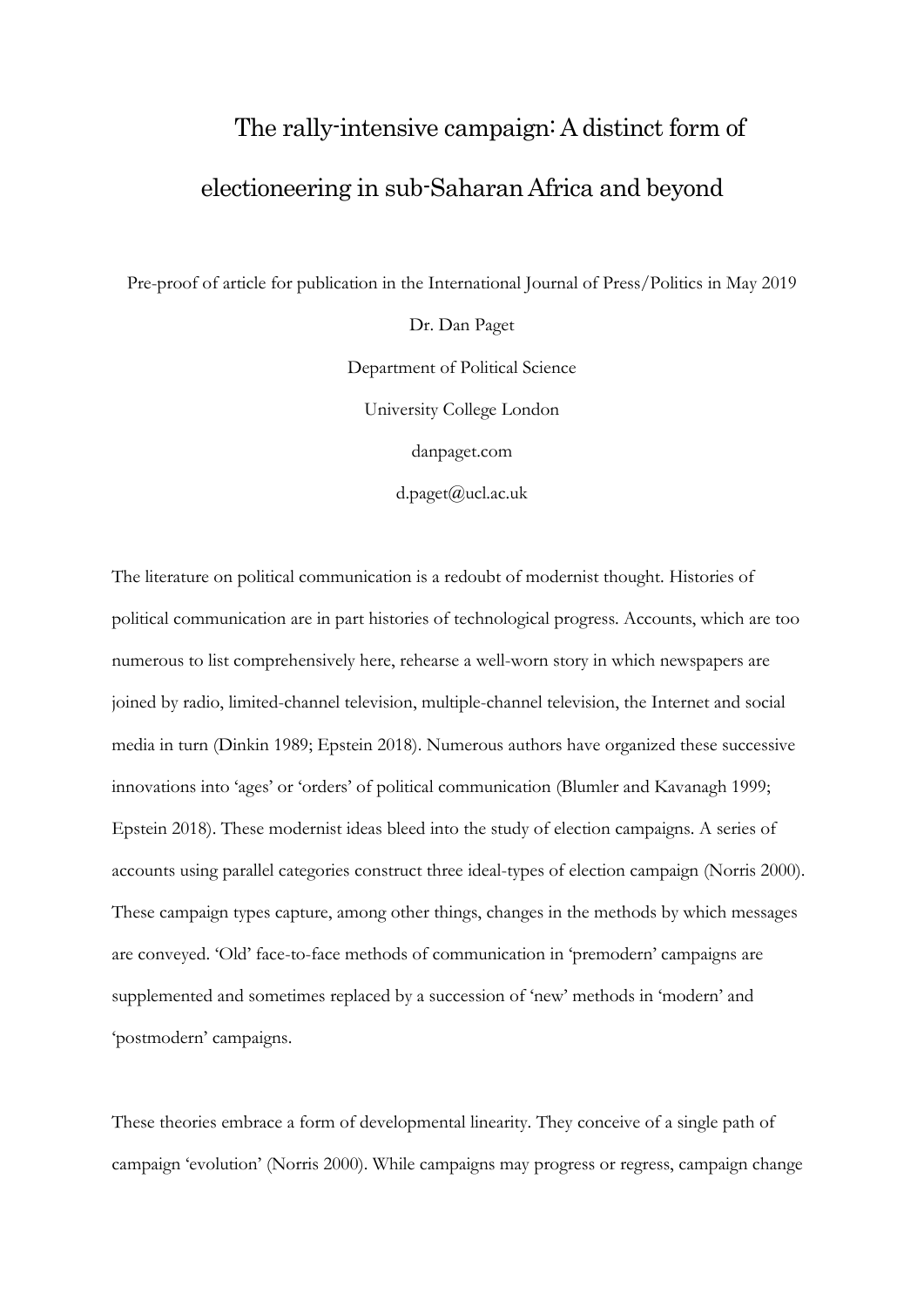is collapsed onto a single dimension, whether by the name of modernization or professionalization. It is this linearity that gives typologies of election campaigns their modernist character. It is also essential to these theories' parochialism. Media systems have been studied extensively beyond the Western world. However, typologies in the narrower domain of election campaigns remain remarkably Western-centric in both their source material and domains of application, albeit with notable exceptions (Plasser and Plasser 2002). In this article, I do not challenge the conventional causal accounts of campaign change. However, I complicate these typologies. I contend that their conceptual linearity obscures variation in another aspect of electioneering: ground campaigns. In these typologies, ground campaigns feature only by virtue of their centrality in premodern campaigns and their peripherality in modern and postmodern campaigns. However, ground campaigns vary. In some, politicians reach few citizens directly at rallies. Instead, the rally is primarily a device to win media coverage. It is used almost exclusively by party leaders, if it is used at all. By contrast, in other ground campaigns, the rally is a medium through which junior and senior politicians alike interact directly with large portions of their constituents. For example, on the eve of Turkey's 2018 election, an estimated million people attended one rally (Shaheen 2018). In India's 2019 campaign, an estimated half million people attended another (Al Jazeera 2019). Rallies are important features of some Latin American campaigns (de la Torre and Conaghan 2009; Szwarcberg 2012). Data that I present below reveals that aggregate rally attendance is high in many Asian countries, and higher still in many African countries.

However, existing typologies of election campaigns cannot satisfactorily express this variation in ground campaigns. I revise Norris' typology to address that shortcoming. This adapted typology creates the conceptual space to incorporate a distinct ideal-type: the rally-intensive campaign. This proposed revision moves the center of gravity of the schema from the Global North towards the Global South. It equips the typology to capture important aspects of campaigns in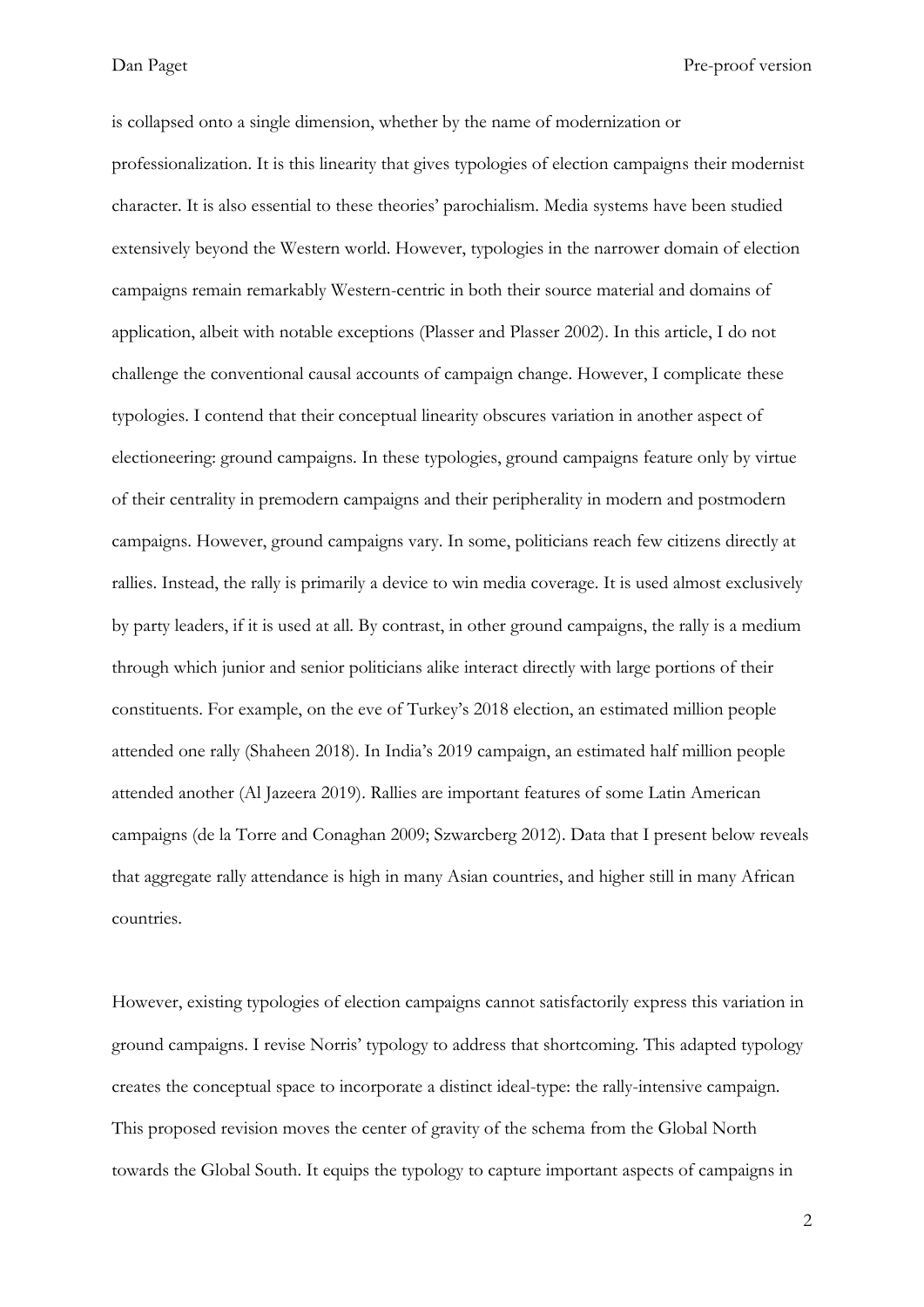parts of sub-Saharan Africa, Latin America, and Asia. It gives expression to differences between these campaigns and their Western counterparts. Equally, it makes important distinctions within the population of 'premodern' election campaigns. Therefore, it speaks to the debate about electioneering in the Western world, and widely-accepted accounts of the main features of historic campaign evolution.

While the prominence of the rally is intercontinental, it is most pronounced in parts of sub-Saharan Africa. In spite of this, the means through which political messages are conveyed are little studied in the Africanist literature. Some of the last major works to study the structure of face-to-face communication in sub-Saharan Africa were written before the third wave of democratization and the revival of multiparty campaigns (Ellis 1989; Haugerud 1995). While their insights remain pertinent, they deserve updating. A rich body of work has developed which examines electioneering in multiparty sub-Saharan Africa. However, the great majority of these studies focus on parties' messages or appeals. The means and media by which parties convey those messages in the campaign are little-studied. This is my point of departure from the Africanist literature. I seek to restore the character and structure of campaign communication in general and ground campaign communication in particular to the study of African electioneering. I argue that in many African campaigns, the rally is the primary medium of direct campaign communication. This structural aspect of campaign ecology underpins a variety of other features of the ground campaign. Equally, the prominence of the rally is a source of substantial variation between African campaigns; while some are rally-intensive, others are not.

Typologies should make distinctions which turn on fundamental characteristics alone. I argue that aggregate rally-intensiveness is associated with four typical features. I demonstrate this through a detailed study of an extreme case (Flyvbjerg 2006): Tanzania. If the survey data is correct, Tanzania has the most rally-intensive campaigns in Africa, and to the best of my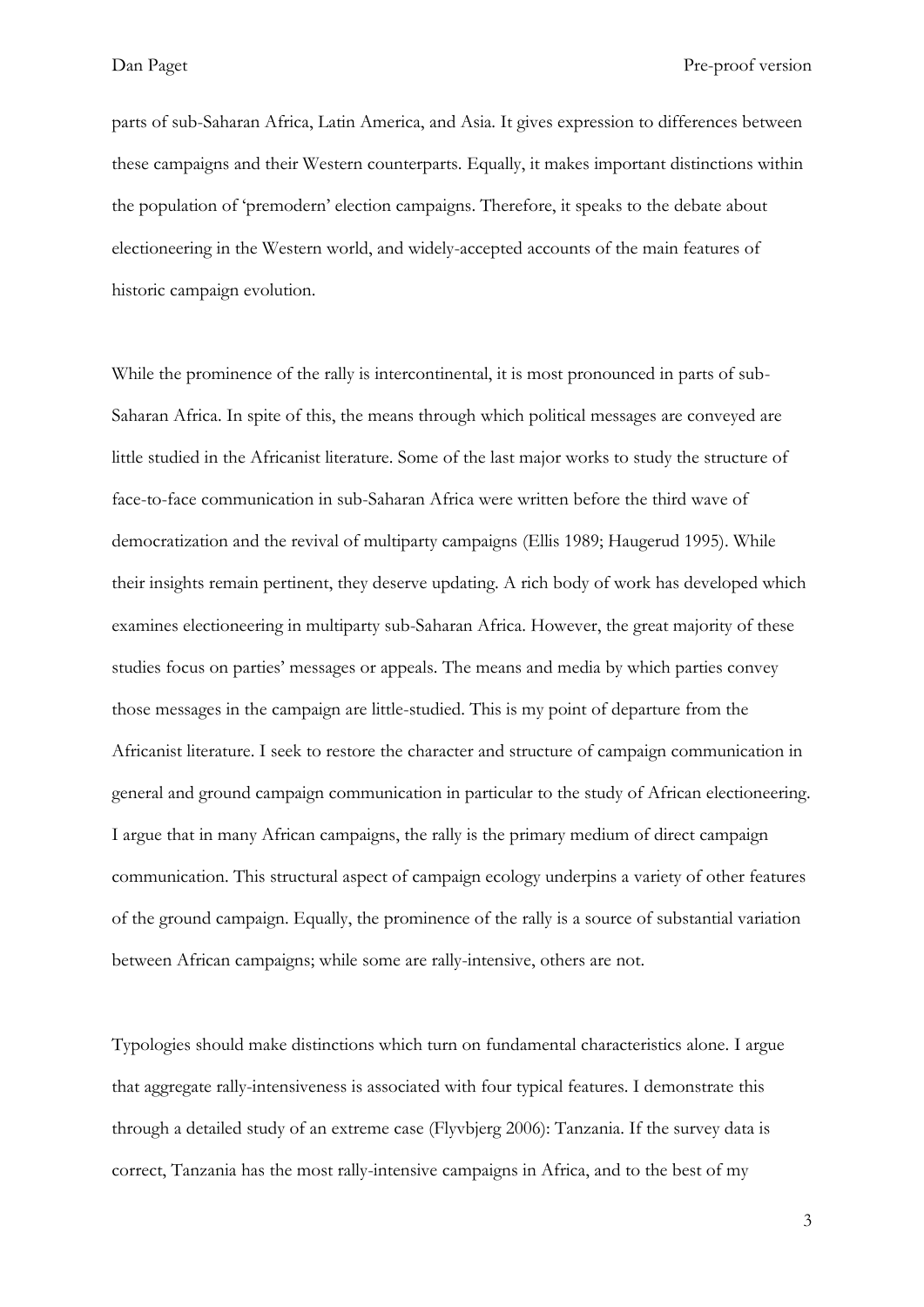knowledge, the world. I distil the four features of the rally-intensive campaign by observing the stark form that they take in the Tanzanian case. First, drawing on my ethnographic research, I show that not only national leaders dedicate substantial effort to convening rallies. Mid- and lowlevel candidates do too. Therefore, during each day of the campaign, thousands of rallies are convened, both locally and nationally. Second, using original survey data, I show that local rallies are better attended in aggregate than national ones. Consequently, in rally-intensive campaigns, a large proportion of campaign contact is not only direct but intimate. Third, I show that in rallyintensive campaigns the mass meeting dwarfs the canvass as a form of campaign contact. Fourth, I illustrate that Tanzanian parties' ground campaign efforts are concentrated not on canvassing, but on a bundle of activities which I term the 'production' of rallies. Thereby, this paper deals in what John Gerring ironically describes as 'mere description' (Gerring 2012). It takes the categorization and characterization of campaigns as an academic end in itself.

I proceed in this article by introducing the comparative typologies of election campaigns. In the second section, I juxtapose these works to the literature on election campaigning in sub-Saharan Africa to throw into relief the relative silence of the latter on ground campaign contact. In the third section, I present my departure from both of these literatures. I argue that aggregate rally attendance varies. It varies between the Global South and the contemporary Western world, within sub-Saharan Africa, and within the population of historic 'premodern' campaigns in Western countries. I argue that existing campaign typologies obscure, rather than order, this variation. I advance a typology of campaign ecologies adopted from Norris' own which incorporates the rally-intensive campaign as a distinct ideal-type. In the fourth section, I enumerate typical features of the rally-intensive campaign by presenting evidence from my research in Tanzania.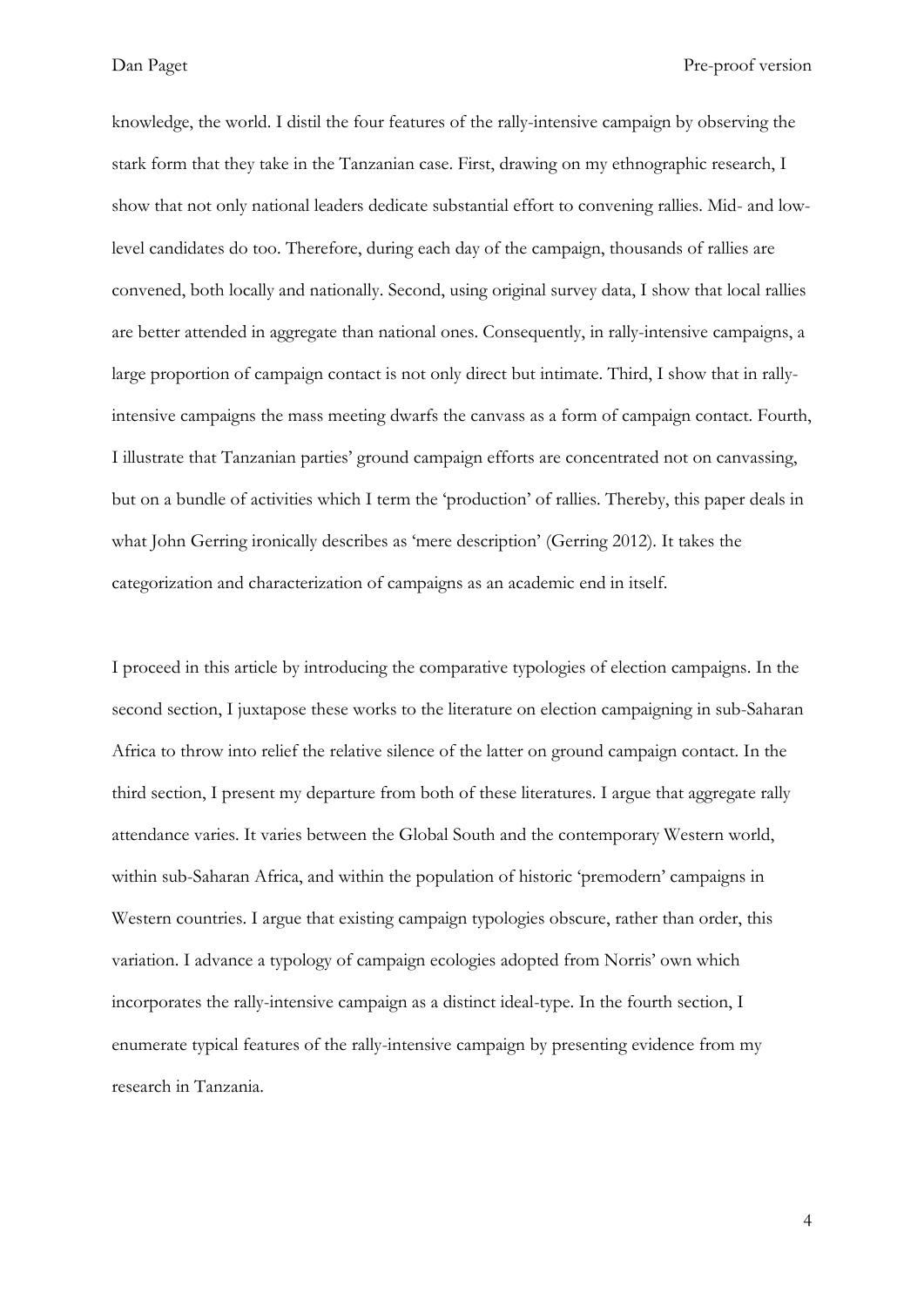#### Typologies of election campaigns

Pippa Norris advances a typology of premodern, modern, and postmodern campaigns (Norris 2000). Rachel Gibson and Andrea Römmele distinguish between premodern, modern and professional campaigns in almost identical terms (Gibson and Rommele 2001). Similarly, David Farrell and Paul Webb have advanced three 'stages' of election campaign professionalization (Farrell and Webb 2000). In parallel, Jay Blumler and Dennis Kavanagh identify three 'ages of political communication' (Blumler and Kavanagh 1999) and Ben Epstein enumerates four 'political communication orders' (Epstein 2018). Typologies of political communication have broader scopes than typologies of election campaigns. Nonetheless, these typologies agree in numerous respects. Each, save Epstein's, enumerates three categories.<sup>i</sup> Each takes the proliferation of limited channel television as the dividing line, or part of the dividing line, between the first and second categories. Equally, each takes the multiplication of television channels, the diffusion of the Internet, and related developments as the dividing line, or part of the dividing line, between the second and third categories.<sup>ii</sup> They identify similar sets of features as characteristic of each category too. Norris takes the media and means of communication, party campaign activity, political party organization and the behavior of the electorate as the distinctive characteristics of each type of campaign. Gibson and Römmele use terms that are commensurable with, though not identical to, Norris'. Farrell and Webb differ from Norris' only by excluding behavior of the electorate from their list of typical features and including the character of parties' messages. Blumler and Kavanagh differ from Norris by including the content of politicians' messages and excluding party organization.

Disagreements remain about whether the differences between the contents of each category are best summarized as degrees of modernization or professionalization. However, a close reading reveals that these five sets of authors employ the languages of both modernization and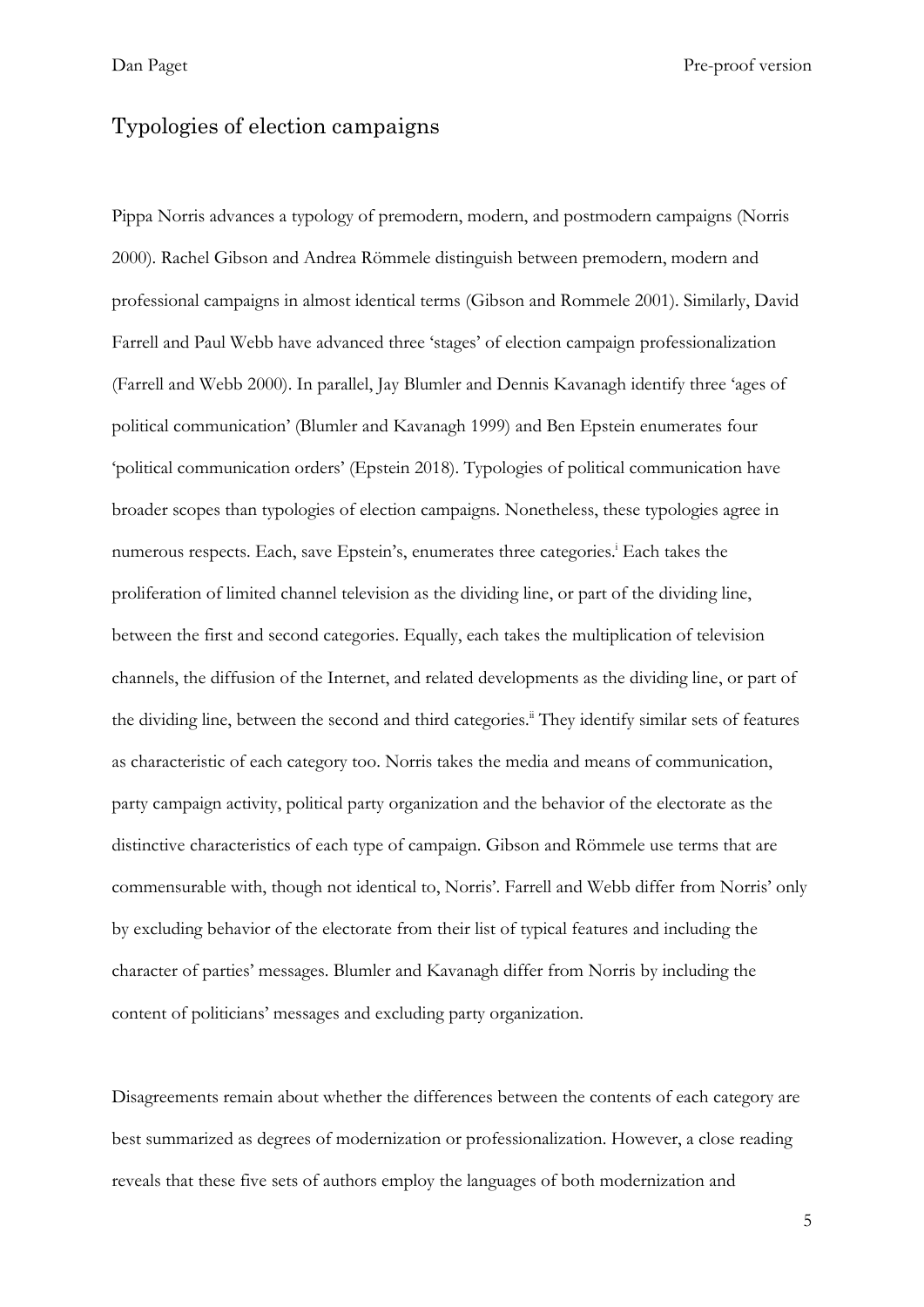professionalization as they describe their categories. Therefore, there is much that these typologies share. I introduce this literature by summarizing Norris' typology of campaigns, both because her typology is most pertinent to the discussion that follows, and for simplicity's sake.

The typology that Norris offers is descriptive rather than causal. It concerns what each type of campaign *is*, rather than *why* it comes into being. Norris also advances parallel claims about the 'evolutionary processes of *modernization* [emphasis in original]' that drive transition from one campaign type to another (Norris 2000:137). However, these causal claims are distinct from her definitions of those campaign types themselves. In Norris' premodern campaign, the newspaper is the dominant mass medium. Other mass media either have limited penetration or are absent altogether. Accordingly, party-voter contact is direct, rather than indirect, and electioneering is 'local-active'. The premodern campaign is accompanied by 'constituency-oriented' party organization typified by cadre and mass parties. It also corresponds to particular forms of voter behavior; citizens form partisan social blocs with steadfast loyalties and selective media diets.

In modern campaigns, 'direct forms of personal communication… became supplemented by television. The main effort of party campaign organizations… focused on achieving favorable coverage on the mainstream evening news' (Norris 2000:145). This change in party campaign ecology corresponds to changes in party organization. Parties adapt to privilege the iconic role of the leader. The strategic role of both party leadership and professional consultants increases (Norris 2000:145-6). Lastly, modern campaigns are typified by different electorates which are less partisan and more passive. These voters enjoy more neutral, homogenous media diets dominated by limited-channel television. In postmodern campaigns, media environments fragment. Channels and media proliferate, and audiences narrow. Increasing choice in media is connected to increasingly diverse electorates. Postmodern campaigns involve efforts by political parties to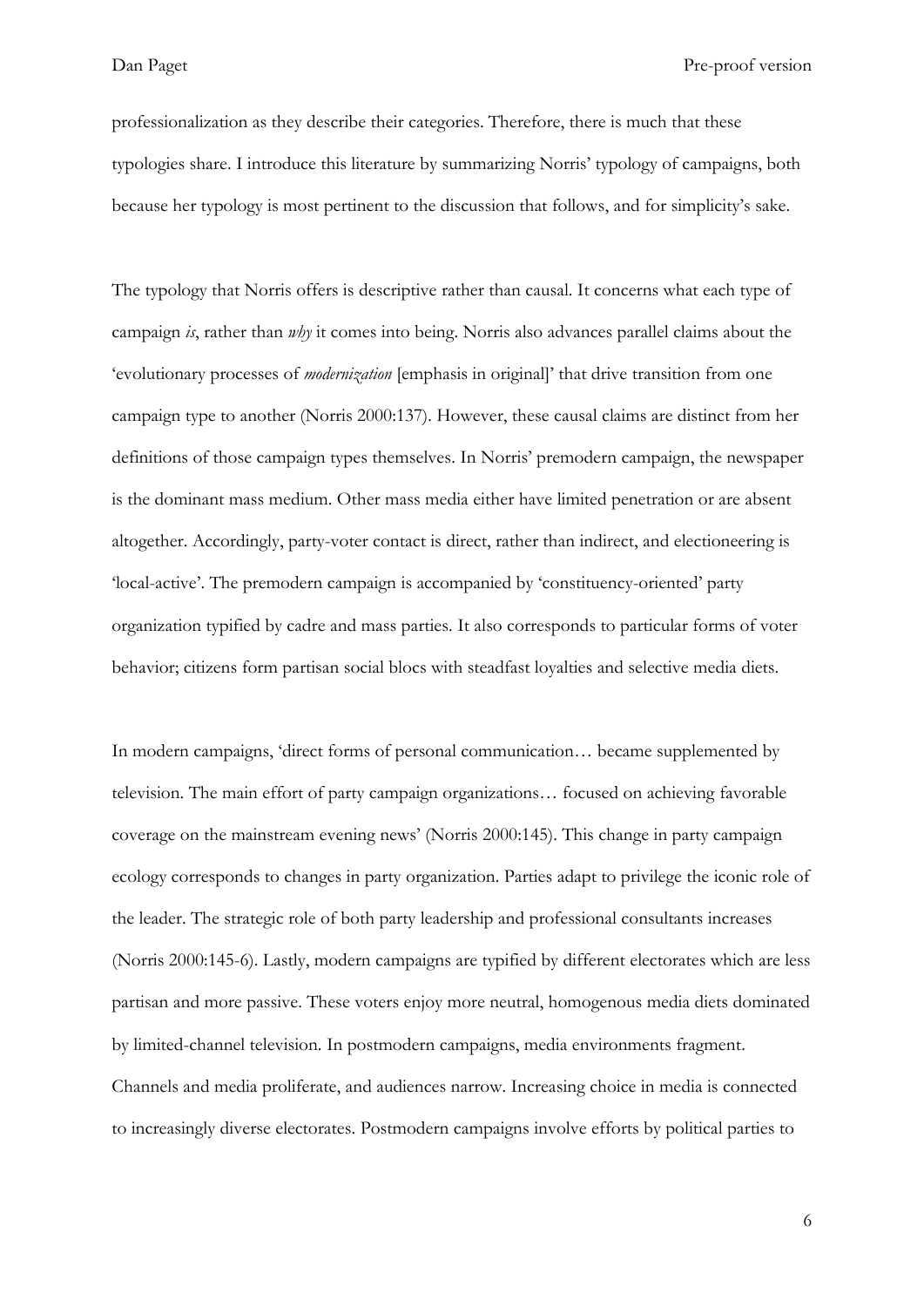design messages that are more local, interactive, and responsive to these narrower segments of the electorate.

Not only do the typologies advanced by these authors have much in common. Their categories remain largely undisputed. A burgeoning field has updated and complicated many of the characterizations of postmodern campaigns advanced by Norris and others (Chadwick 2013; Gibson, Römmele, and Ward 2004; Vaccari 2013). Many stress the contingent relationship between technology and campaign methods (Epstein 2018; Karlsen 2010; Vaccari 2013). Nonetheless, most of these authors locate their studies in what they describe variously as the third age, Internet politics, digital politics, electronic democracy or hybrid media systems (Chadwick 2013; Gibson, Römmele, and Ward 2004; Vaccari 2013). Further still, this periodization of historic campaigning has gone largely unchallenged by recent analytic histories of election campaign innovation (Epstein 2018; Strömbäck 2008).

Perhaps the greatest departure from these typologies is by Fritz and Gunda Plasser (Plasser and Plasser 2002). They contend that parties select 'special aspects of media- and consultant-driven campaign practices' and combine them with 'country- and culture-specific traditional campaign styles' (Plasser & Plasser, 2002:348). This leads to hybrid campaigns, not unlike those described by Carlos de la Torre and Catherine Conaghan (de la Torre and Conaghan 2009). Plasser and Plasser identify five campaign styles which arise from this hybridity: American, West European, Central and Eastern European, and East Asian styles, and a final style which they identify in South African and Indian campaigns.

# Election campaigning in sub-Saharan Africa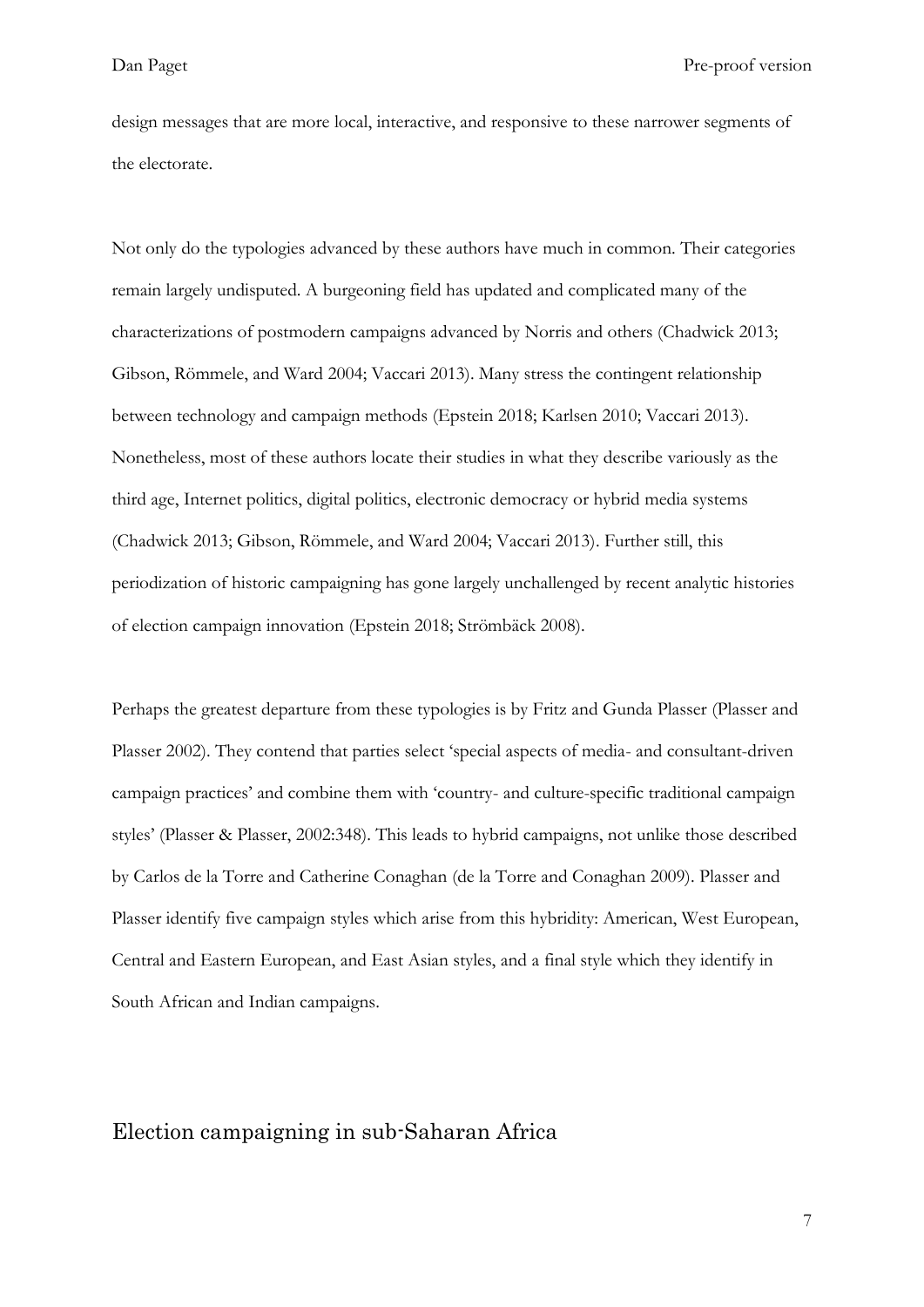While the literature that I have described above is sometimes characterized as comparative, in fact, it is dominated by studies of economically advanced countries in the Western world. Indeed, many of the studies which I have described above, including Norris', explicitly limit their domains of application to the West or some equivalent category such as 'post-industrial societies'. In this article, I consider how to characterize and classify sub-Saharan African election campaigns in particular, and others like them.

Studies of African election campaigns in the 1950s and 1960s emphasized the paramount importance of rallies (Mackenzie and Robinson 1960). However, subsequent studies examined the centrality of face-to-face communication in the context of postcolonial authoritarianism. Stephen Ellis argues that when mass media are censored and government controlled, news is 'broadcast' over 'pavement radio', or by word of mouth (Ellis 1989). In this context, interpersonal communication carries rumor and is potentially subversive. Angelique Haugerud emphasizes the importance of the *baraza* or government-convened public meetings (Haugerud 1995). At these meetings, social hierarchies are displayed, and thus, are reproduced. Explicit dissent is kept off-stage, but tacit dissent becomes a weapon of the weak.

An expansive literature has studied electioneering in sub-Saharan Africa since the third wave of democratization. Numerous studies examine when and how African parties engaged in clientelist exchanges with citizens (Kramon 2017). Others examine when and how parties appeal to citizens' ethnic identities (Cheeseman and Larmer 2015). Others still contend that parties win support by making valence appeals (Bleck and van de Walle 2018). A parallel literature studies which appeals voters are most receptive to (Lindberg 2013), and implicitly, which appeals are most effective. Others still study parties' deployment of particular discourses such as populism (Cheeseman and Larmer 2015; Larmer and Fraser 2007) or nationalism (Beresford 2012). However, by concentrating on discourse and appeals, these studies focus on the content of the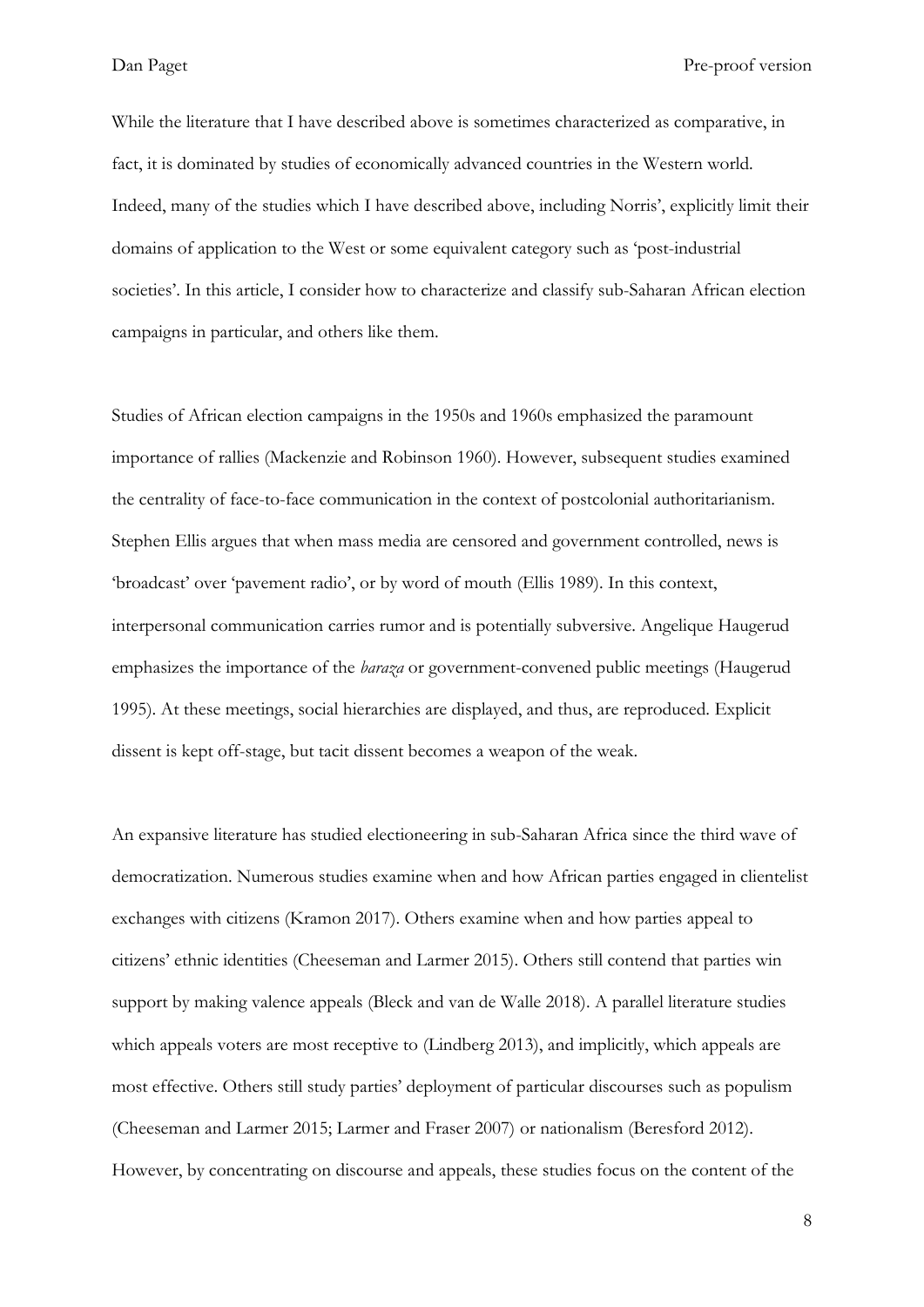messages that parties craft, rather than on the means by which they impart those messages (Paget 2019a). Relatedly, studies attribute electoral success almost exclusively to the selection and delivery of particular messages (Beresford 2012; Cheeseman and Larmer 2015; Kramon 2017; Larmer and Fraser 2007) rather than, for example, disparities in their ground campaigns.

In this respect, the recent Africanist literature differs markedly both from the comparative literature and from the preceding generation of Africanist studies. There is a fast-growing parallel literature about how mobile phones and social media are changing African media environments (Srinivasan and Diepeveen 2018; Srinivasan, Diepeveen, and Karekwaivanane 2018; Wasserman 2011). However, there is little systematic treatment of the means and media through which African political parties convey their messages *in the campaign*. In particular, there is little consideration of the character or structure of the ground campaign. The treatment of ground campaigns is limited to descriptions of leaders' rallies (Bleck and van de Walle 2018; Foucher 2007; Larmer and Fraser 2007; Tendi 2013) and observations of the form that rallies have an 'entertainment component' (Bob-Milliar 2014). Some recent studies examine ground campaigns in further depth. However, they focus primarily on targeting strategy (Brierley and Kramon 2018; Cheeseman, Lynch, and Willis 2017; Horowitz 2016; Rauschenbach 2017). I seek to restore the prominence and variety of the ground campaign to the study of electoral mobilization in sub-Saharan Africa. I do so by locating many African elections, and others across the globe, in a truly comparative typology of campaign ecologies.

#### The rally-intensive campaign

The authors of the aforementioned typologies are clear that their schemas should be able to conceptually accommodate all election campaigns. Farrell and Webb state that 'our threefold typological device is therefore essentially a heuristic device, a classificatory scheme of ideal-types'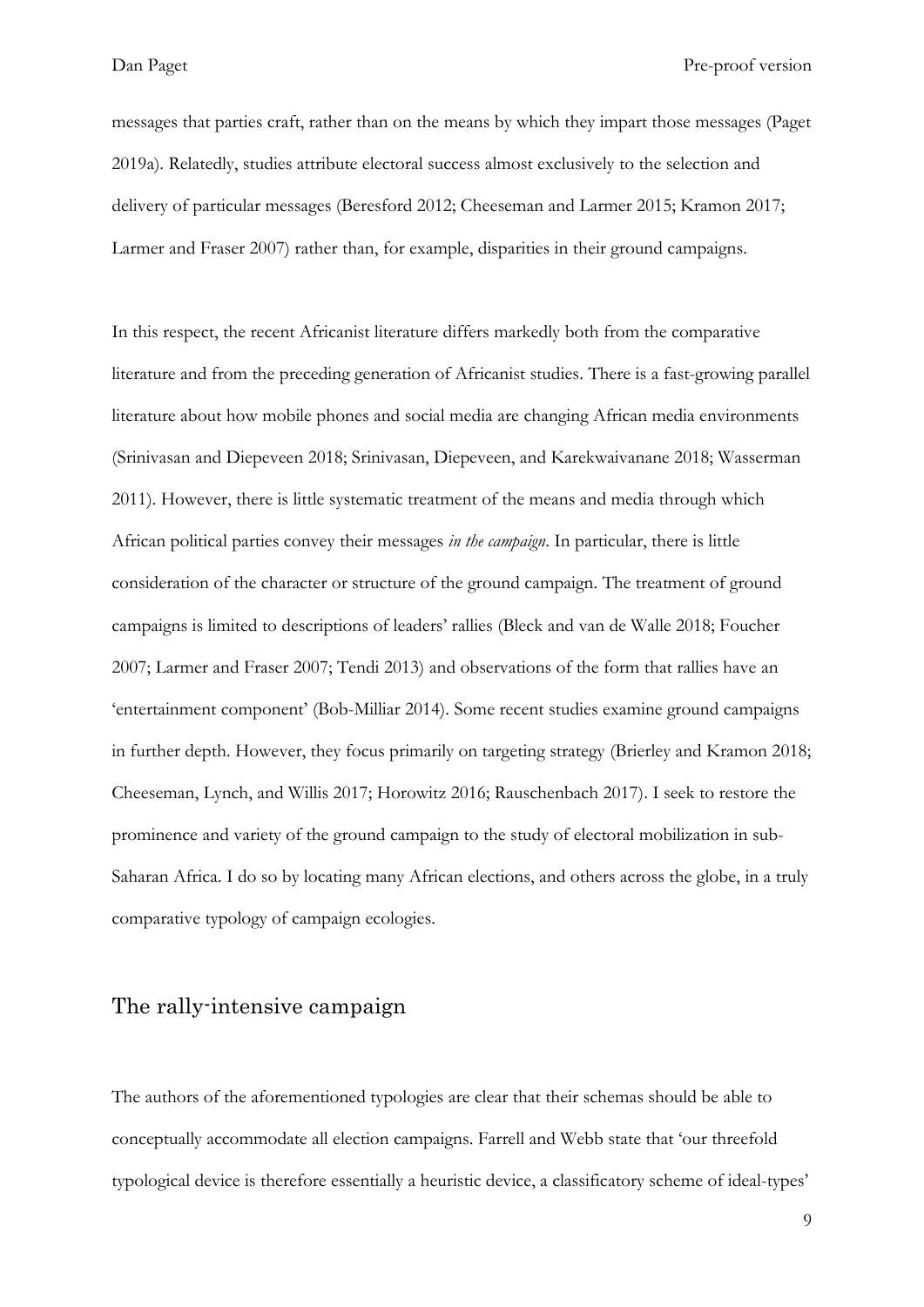(Farrell and Webb 2000:106). Campaigns should only sit displaced from that continuum as real examples deviate from ideal-types. These ideal-types 'should…be seen as a continuum along which organizations are moving - from a "premodern" pole to an "advanced-modern" pole' (Farrell and Webb 2000:106). Similarly, Norris states that 'contests can continue to be arrayed from the premodern to the postmodern' (Norris 2000:140). Deviations of particular campaigns from the features of these types should be explained by reference to 'mediating', and therefore implicitly secondary, factors (Norris 2000:151). Therefore, these typologies build-in strong judgements about which sorts of variation in campaigns to privilege and which sorts to trivialize, which to treat as significant and which to treat as insignificant. Among other things, they trivialize the rally; for them, the incidence or absence of the rally is only pertinent to the categorization of ground campaigns as a constitutive part of the election campaign. In effect, ground campaigns are homogenized in these schemas.

Even Plasser and Plasser treat ground campaigns as homogeneous. Like other authors in this canon, they invariably refer to rallies, canvassing and other aspects of the ground campaign together, as one bundle of associated campaign activities. Describing Indian campaigning, they write that 'traditional campaign practices like mass rallies and canvassing drives prevail' (Plasser & Plasser, 2002:279). In a telltale sign, they describe ground campaigns as 'premodern' (Plasser & Plasser, 2002:278). Therefore, at best, they treat heterogeneity in ground campaigns as insignificant.

This is my point of departure from the comparative literature on election campaigning. In some ground campaigns, few people are reached directly at rallies. Rallies are employed by leaders to win and stylize media coverage (Cohen and Powell 2005; Jones 1998). However, in most contemporary Western countries, candidates present themselves at mass meetings to just a slither of their electorates (Dalton, McAllister, and Wattenberg 2000). For example, in the 2012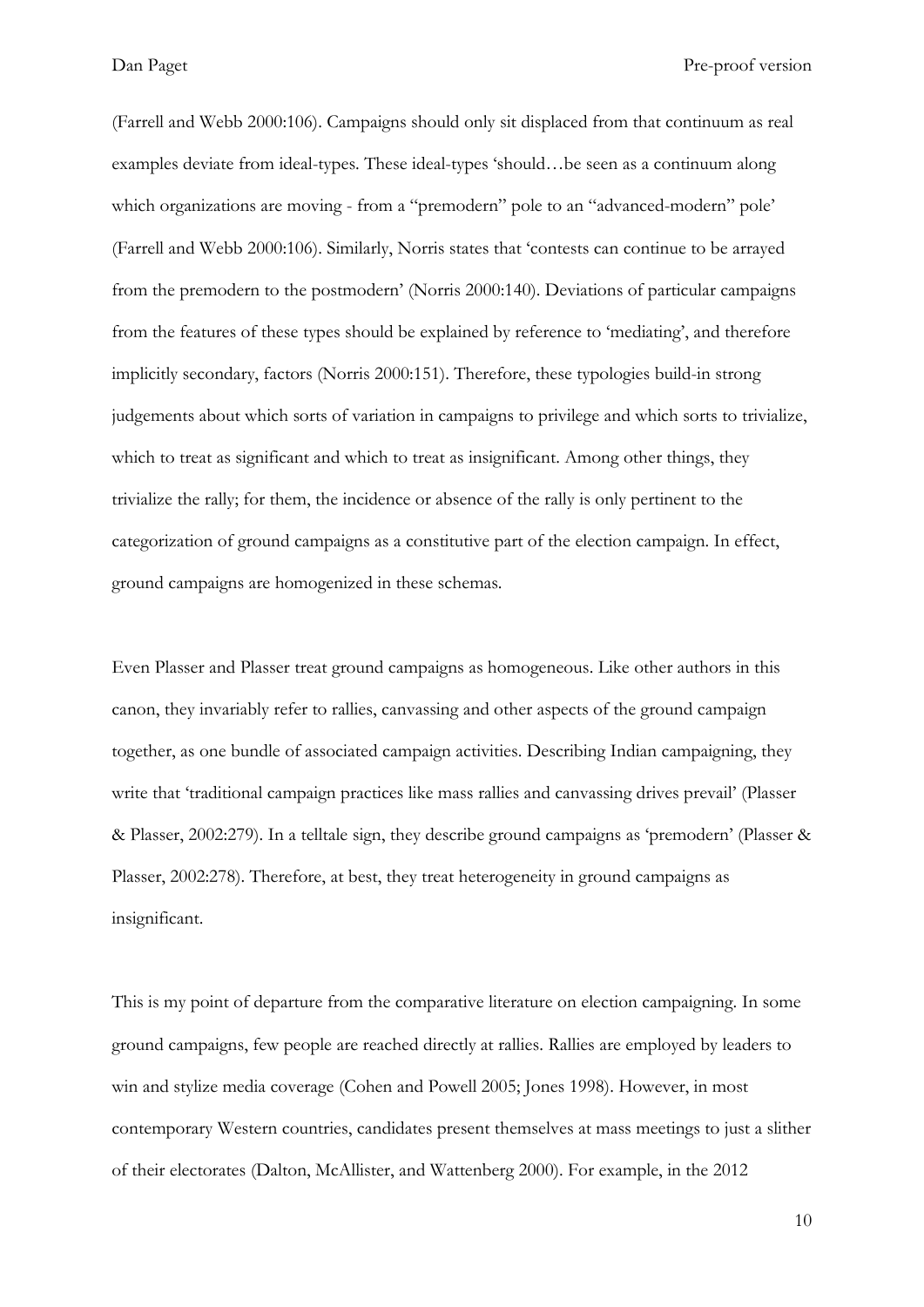elections in the United States, just 5.6% of respondents attended rallies<sup>iii</sup>, even though leaders' rallies are frequently covered on mass media. This is not a sign of the decline of ground campaigning in general. On the contrary, the evidence suggests that Western ground campaigns are flourishing (Beck and Heidemann 2014). Nonetheless, rallies are marginal in these ground campaigns. In other ground campaigns, the rally is the primary means throughout which parties interact with voters directly. Therefore, in these campaigns, rallies form a significant part of parties' perennial political communication goals: to multiply and target campaign contact (Epstein 2018: 7) for the ostensible purpose of persuading and mobilizing citizens (Nielsen 2012).

I define the rally as a public event at which speakers address an audience face-to-face for the ostensible purpose of politically mobilising it. Publicness distinguishes the rally from internal meetings. The format of speaker and audience distinguishes the rally from the other forms of campaign contact such as the canvass. It also suggests how to distinguish rallies from other mass political events such as marches and parades; insofar as they do not feature speakers addressing audiences, they are not rallies. The purpose of mobilisation distinguishes the rally from the lecture and the sermon.

Nowhere is the preponderance of the rally greater than in sub-Saharan Africa. In the 30 sub-Saharan countries surveyed in the Fifth Round of the Afrobarometer, the average country rate of rally attendance was 40.6%. In thirteen countries, it was 45% or greater. A breakdown of these results is presented in [Figure 1.](#page-23-0) Despite the possibility that social desirability bias inflates these answers, this scale of rally attendance cannot be stressed enough. Across the countries surveyed, on average, more than three times as many people attended a rally at the last election as asked a government official for help in the last year. Equally, more than three times as many people attended a rally at the last election as took part in a demonstration or protest in the last year.<sup>iv</sup> By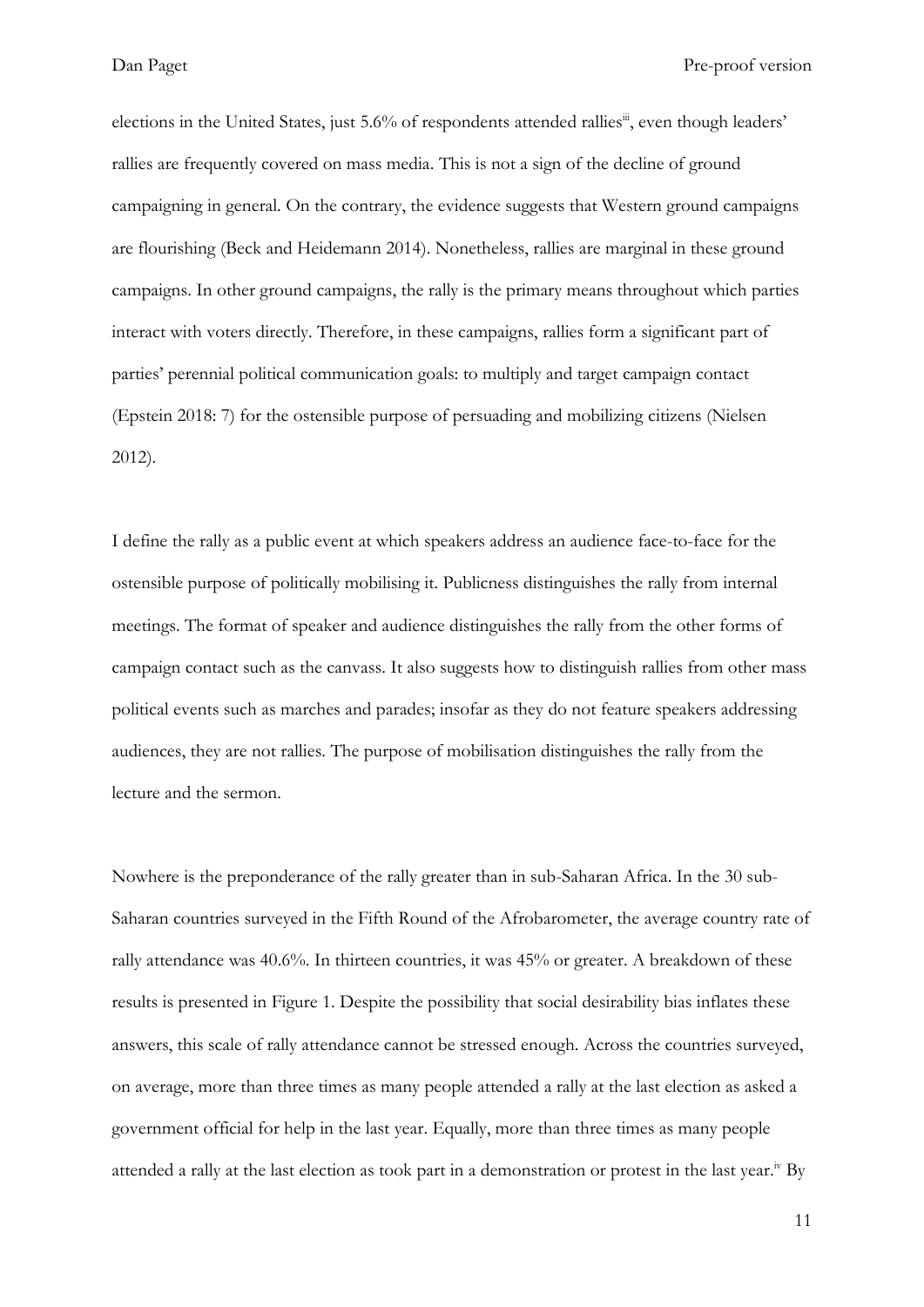overlooking the preponderance of rallies, the literature has under-appreciated an essential feature of the structure of many African campaigns.

#### [\[Figure 1](#page-23-0) about here]

These towering rates of rally attendance are mirrored elsewhere. The Third Wave of the Asian Barometer shows that the proportion of people that attend a 'rally or political party meeting' reaches peaks of 42 per cent in Cambodia, 50 per cent in Thailand, 55 per cent in Mongolia and 65 per cent in Vietnam.<sup>v</sup> While any portion of these figures may represent in-door or memberonly party meetings, rather than public rallies which are open to all, they nonetheless offer a strong initial indication of the scale of rally attendance.

#### [Figure 2 about here]

Aggregate rates of rally attendance also varied across Western 'premodern' campaigns. British platform speaking only became commonplace after William Gladstone's first Midlothian campaign in 1879 (Meisel 2001). Even then, it remained primarily the preserve of party leaders. Similarly, in the United States, 'stumping' was privileged in some campaigns and neglected in other 'front-porch' campaigns (Boller 1996). Changes in transportation, amplification and the franchise made campaigns in the Western world more rally-intensive from the 1920s to the 1940s. For example, in 1879, Gladstone addressed an unprecedented 90,000 people over 30 meetings (Meisel 2001). Fifty years later, Stanley Baldwin addressed an estimated 200,000 people at a single meeting (Lawrence 2009:107). Consequently, rallies became vital to campaigning. In the United States, Calvin Coolidge did not take to the stump in the 1924 campaign. However, every subsequent Republican and Democratic candidate did so vigorously until 1952 (Boller 1996).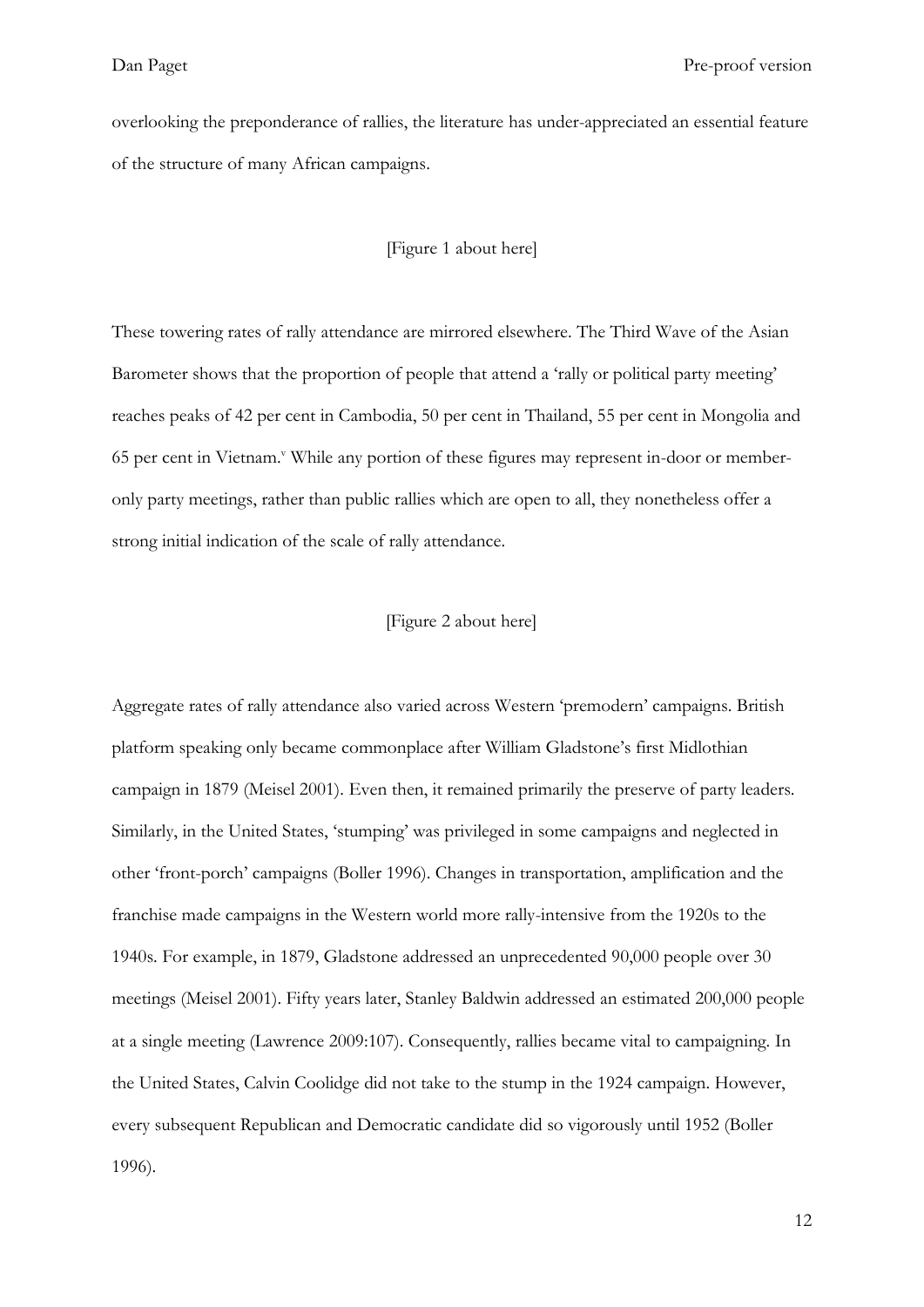During the interwar period, junior candidates convened more rallies too. Jon Lawrence suggests that there was a late 'golden age' of the rally at the constituency-level in Britain (Lawrence 2009). Paula Cossart describes the ascendance of the meeting-cum-demonstration in France (Cossart 2013). Therefore, premodern campaigns varied in rally-intensiveness in the very countries which served as the evidential basis of existing typologies of election campaigns.

Neither Norris' three campaign types, nor Plasser and Plasser's five campaign styles, adequately capture the profound differences between these ground campaigns. However, if creatively revised, Norris' schema could. Incorporating this variation involves unbundling features of the campaign, and this in turn involves shedding the typology of its modernist features. This creates different conceptual challenges. Norris takes the degree of modernity as a defining feature of each campaign type. This modernity is embodied in eight different types of features which vary across each type of campaign (Norris 2000: 138-9). Without modernity as an organizing concept, one must reconsider which of these eight features, or what at all, defines a campaign type. This dilemma is only exacerbated by the growing body of evidence that the relationships between each of these campaign features are complex. Many of the close associations, for example, between campaign ecology and party organization, which may have seemed compelling when they were first advanced, have been challenged since. These old certainties have given way to studies that identify significant variation within the same types of campaigns (Plasser and Plasser 2002; Vaccari 2013). Therefore, typologies that theoretically bundle numerous features together have become more difficult to defend as empirical generalizations.

In recognition of these complications, I curtail some of the claims involved in this adapted typology, and taper others. I focus on the campaign ecology, defined as the channels, media and other means through which political messages travel. I take the campaign ecology as definitive of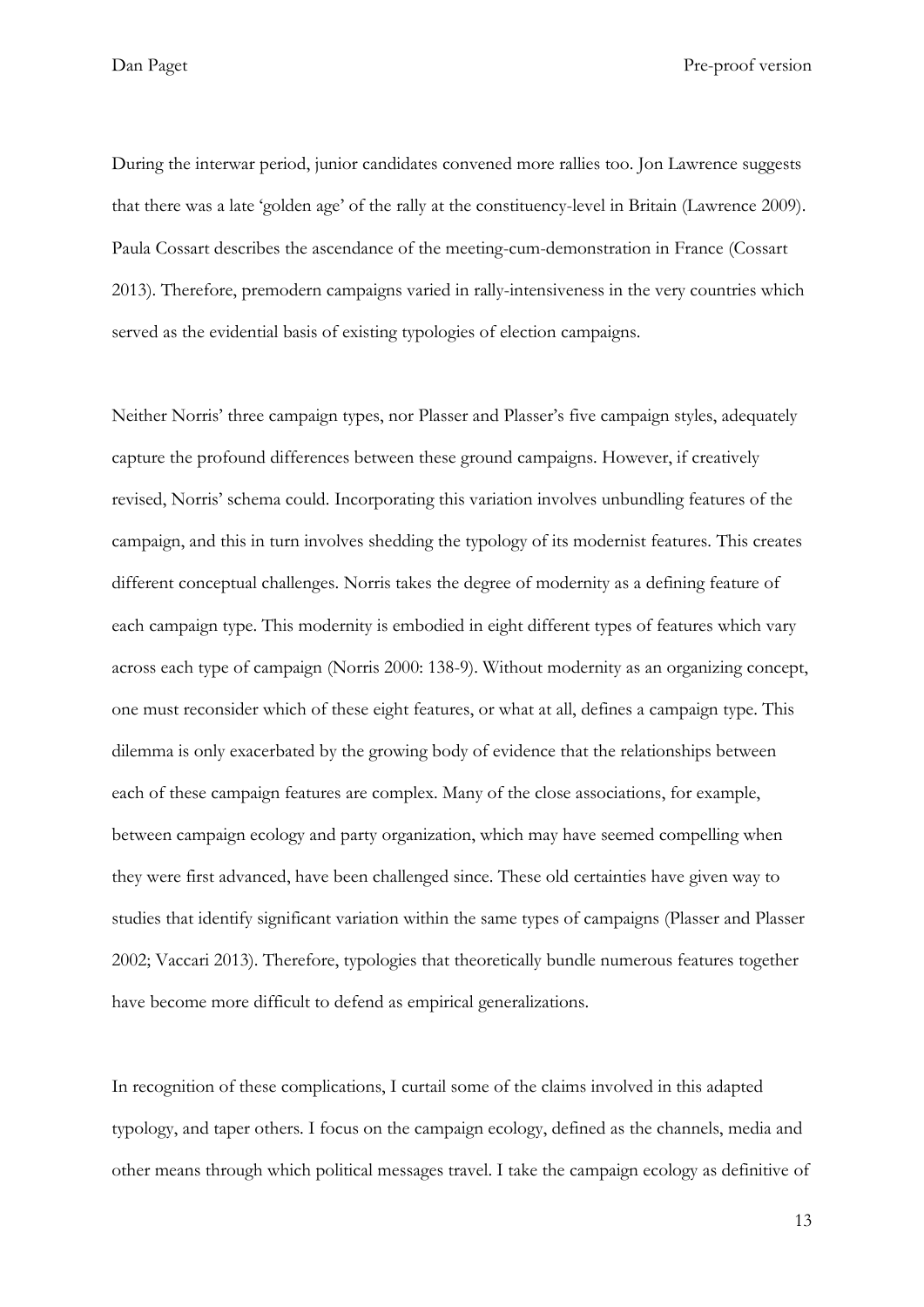the campaign. Farrell and Webb disparage these 'mechanics' as a reductive basis for a rounded characterization of a campaign (Farrell and Webb 2000:103). However, by elaborating this adapted typology, I do not feign to offer a rounded or a complete characterization of campaigns. Indeed, campaigns are too complex and multifaceted to be sufficiently characterized by a few, or perhaps even a host of features. Instead, I adopt the more modest goal of elaborating the key features of campaign ecology. I recategorize the other seven aspects of the campaign that Norris enumerates as typical features which are often, but not always, associated with campaign ecologies. Thereby, I seek to retain the reach of Norris' terminology, while laying the conceptual ground work that will enable the interrogation of the links between campaign ecologies and those other features.

This reworking of Norris' schema involves distinguishing between campaign ecologies on two dimensions. The first is the proportion of campaign contact which is made indirectly through mass media, or as Jesper Strömbäck describes it, the first aspect of campaign 'mediatization' (Strömbäck 2008). The second is the degree to which media channels proliferate, media becomes participatory, and media fuse, or what one might describe, borrowing from Andrew Chadwick, as media hybridity (Chadwick 2013). As this adaptation relieves the typology of its modernist underpinnings, I have taken the liberty of suggesting different names for the associated campaign ecologies. These new names shear the campaigns of their modernist terminology, but remain true to the essence of Norris' ideal-types in other respects: the ground-intensive campaign ecology (premodern), the mass media-intensive campaign ecology (modern), and, borrowing from Andrew Chadwick, the hybrid campaign ecology (postmodern). These campaign ecologies are home to corresponding campaign types: ground-intensive campaigns, mass media-intensive campaigns and hybrid campaigns. In the interests of good prose, I refer to these ecologies and corresponding campaign types interchangeably hereafter. This is set out in the first part of [Figure](#page-25-0) 

[3.](#page-25-0)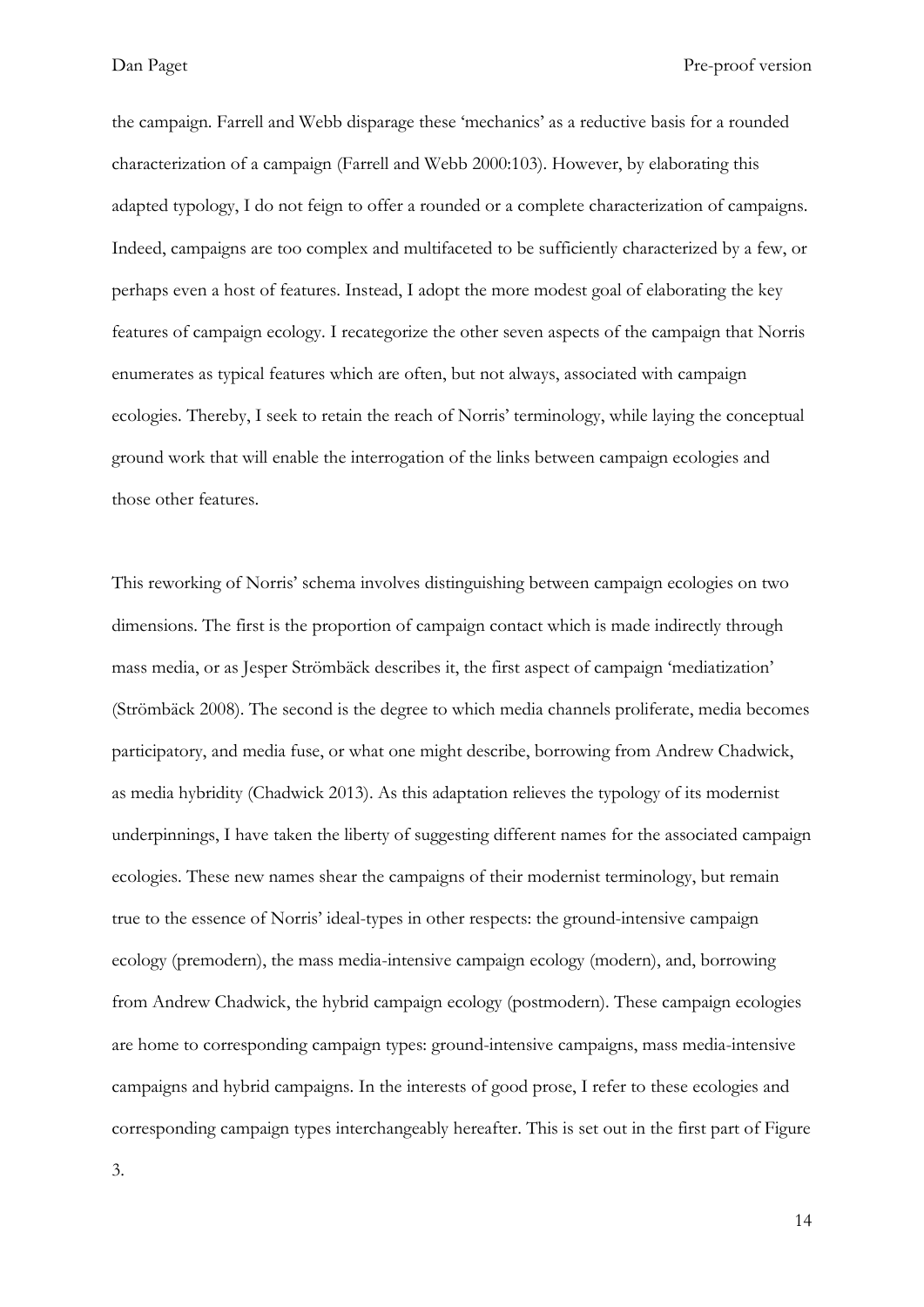To express the differences in electioneering which I have described, I propose distinguishing between campaign ecologies on a third dimension: the rally-intensiveness of the ground campaign. Hereby defined, the higher aggregate rally attendance climbs, the more rally-intensive the ground campaign becomes. The ground campaign is a component of every election campaign, and so 'rally-intensiveness' is a dimension along which campaign ecologies can be placed. This criterion captures campaigns such as those described above, where rallies are a means to directly reach large numbers of people. However, it excludes campaigns in which leaders convene rallies to win or shape media coverage, but do not reach many people directly. This new dimension creates the conceptual space to plot a distinct ideal-type: the rally-intensive campaign ecology. Rally-intensive campaigns are those in which the ground campaign is rallyintensive and the campaign as a whole is ground campaign-intensive. This third dimension and fourth ideal-type are illustrated in the second part of [Figure 3](#page-25-0) below. Neither this category, nor this typology, is Africa-specific. Rally-intensive campaigns can be found across the globe. However, it is likely that most contemporary rally-intensive campaigns are in sub-Saharan Africa, and that the most emblematic examples are African.

#### [\[Figure 3](#page-25-0) about here]

At first sight, rally-intensiveness may not appear to be an aspect of campaign ecology. Unlike television penetration or channel proliferation, rally-intensiveness is not a 'hard', technological factor. However, as many have argued, technologies themselves are social (Chadwick 2013). Campaign mediatization, for example, depends in part on changing habits of media use for news and leisure (Herbert 2004). Equally, it depends upon the construction of 'the news', media authority and media trustworthiness. This is why the term 'campaign ecology' characterizes the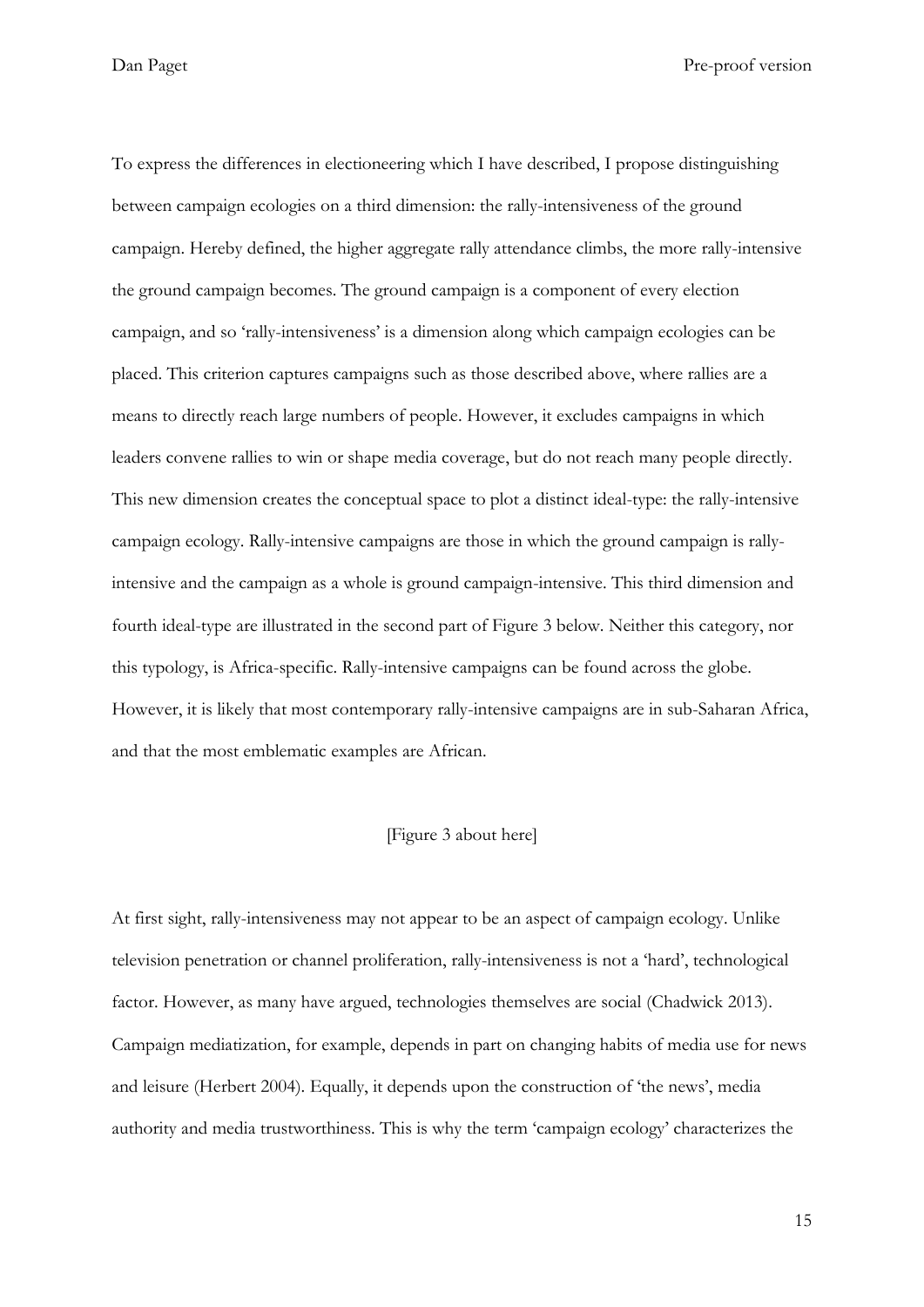aspect of the campaign in question better than 'campaign environment'. It involves patterned interactions between actors, the very essence of an ecology.

### Rally-intensive campaigning in Tanzania

One might distinguish between campaigns across endless possible dimensions. If typologies of campaigns are to recognize aggregate rally attendance as a significant dimension of campaign ecology, aggregate rally attendance should be consequential. In this section, I enumerate four features that stem from the rally-intensiveness of a campaign, features that typify, but are not definitive of, rally-intensive campaigns. I do so by examining electioneering in Tanzania. Tanzania has the best-attended election campaign rallies in sub-Saharan Africa, and to the best of my knowledge, the world. [Table 1](#page-26-0) shows that in 2010, 74% of Tanzanians attended campaign rallies, a higher rate than anywhere else on the continent. Original survey data presented below shows that 69% of all Tanzanians attended rallies in the last month of the election campaign in 2015 alone.<sup>vi</sup> Nationwide, that amounts to 15.76 million of the country's 22.75 million registered voters.<sup>vii</sup> This giddy proportion is only marginally smaller than the 77% of respondents that report regularly receiving radio news, and much less than the proportion that receive regular news from any other mass medium.<sup>viii</sup>

I select the Tanzanian case because of its extremity, to borrow Bent Flyvberg's term (Flyvbjerg 2006). The accentuated rally-intensiveness of Tanzania's campaigns makes its characteristics particularly pronounced. By studying them, I can distil four features of the rally-intensive campaign. This creates issues of external validity which this case study cannot resolve altogether. While there are signs that these four features can be found in other rally-intensive campaigns, I cannot verify how well this theory travels. How well it does, and how intervening variables mediate its travel, should be the subject of further research.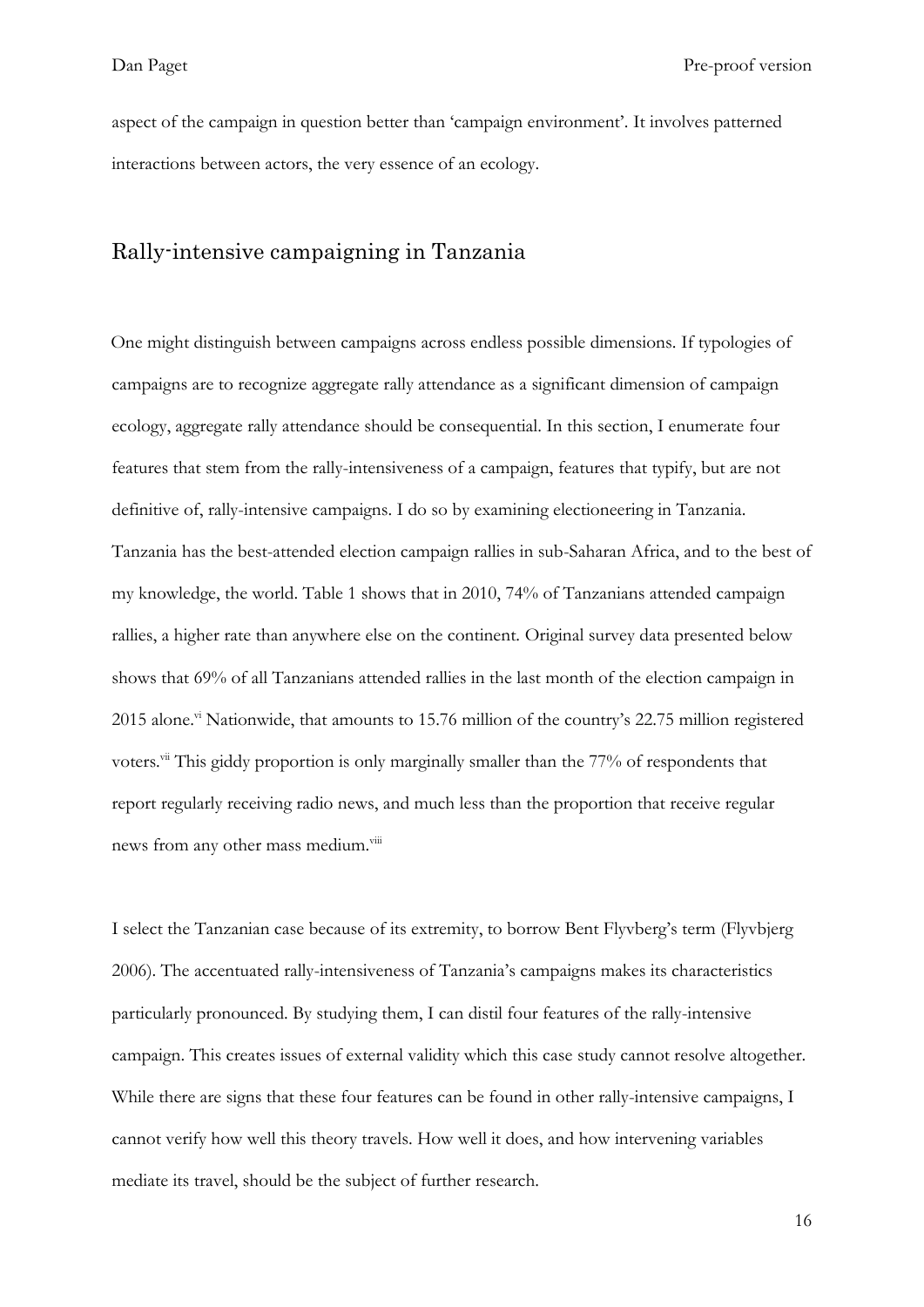First, unlike ground-intensive campaigns as defined above, in rally-intensive campaigns local candidates convene rallies as frequently as national candidates do. Second, unlike groundintensive campaigns, local rallies are better attended in aggregate than national ones. A consequence thereof is that the most common form of campaign contact between mid- and lowlevel politicians and voters is direct, although not always participatory. Third, unlike in groundintensive campaigns, the canvass pales in comparison to the rally as a means of campaign contact. Fourth, and relatedly, local campaigners do not direct most of their efforts to canvassing. Instead, they dedicate a large portion of their efforts to 'producing' rallies.

To explore and describe ground campaigning ethnographically (Hammersley and Atkinson 2007), I conducted eight months of field research in Tanzania, which incorporated the 2015 general election campaign. I focused on the campaigns of parliamentary candidates in eight constituencies. There, I conducted 148 unstructured interviews with candidates, mid-level officials, and low-level activists. I examined campaigning in these constituencies first-hand; I was a latent participant observer at 42 rallies altogether (Spradley 1980). I complement this with data from a representative post-election survey with 1,000 respondents. These methods are described further in the supplementary information file.

First, in Tanzania, candidates of all levels of juniority and seniority dedicate enormous efforts to holding rallies. The two candidates that came first and second in Tanzania's 2015 election, John Pombe Magufuli and Edward Ngoyai Lowassa, held on average 3.3 and 3.6 meetings per day during the last month of their campaigns respectively.<sup>ix</sup> Other party leaders were dispatched to convene parallel sets of rallies. However, rallies are not primarily the preserve of party leaders, as they are in other sorts of campaigns. Rival slates of parliamentary candidates toured their constituencies without pause throughout the two-month official campaign. Typically, a candidate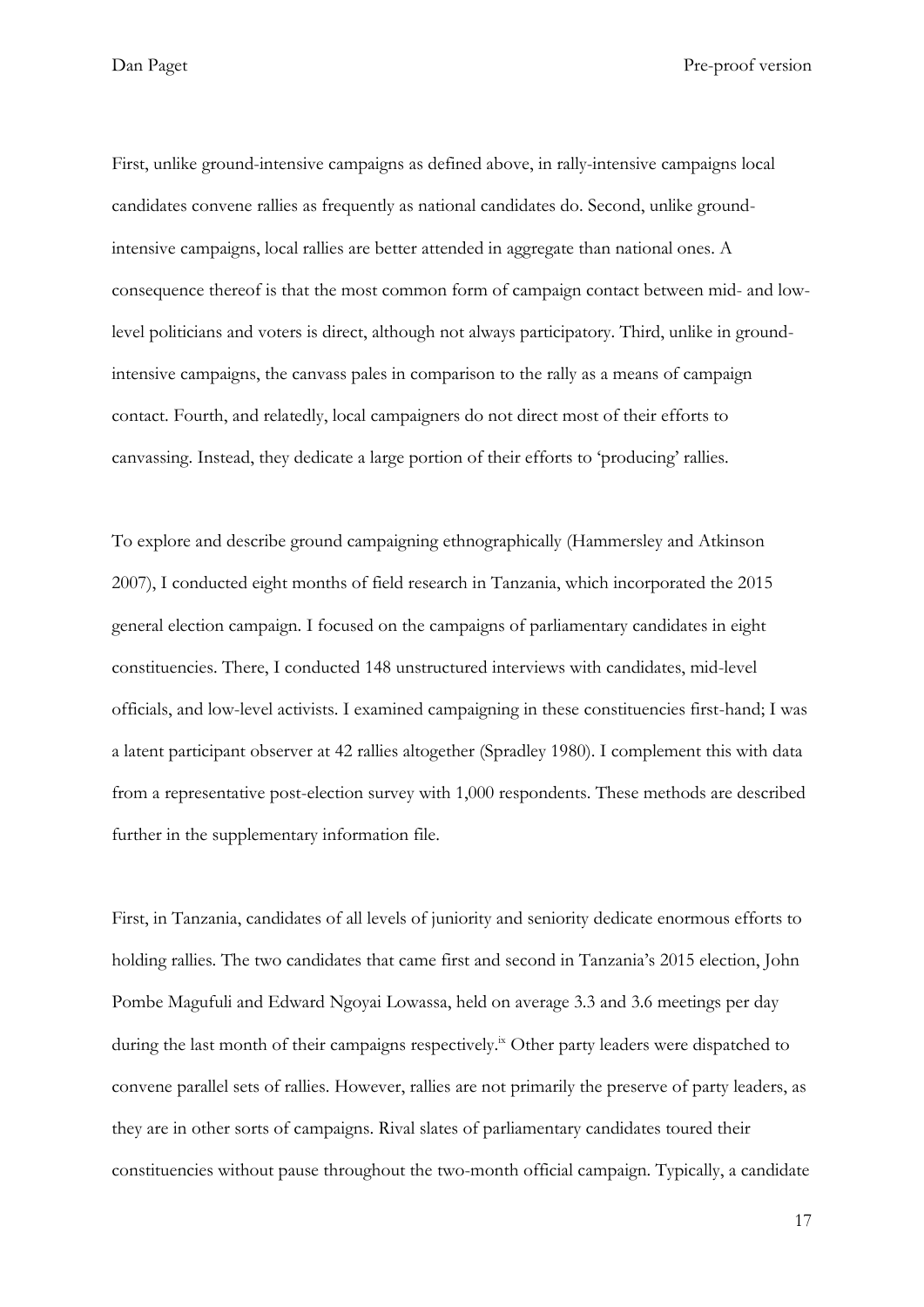would hold perhaps three meetings each day, but some, with the aid of helicopters and advance teams, addressed as many as seven meetings on some days. Many candidates planned to visit each village in their constituency two or three times during the campaign. Below parliamentary candidates, ward councilor candidates held their own meetings, riding on parliamentary coat-tails when possible, but conducting most of their rallies independently. Altogether, candidates at each level of seniority dedicate the lion's share of their time during election campaigns to holding meeting after meeting. As a consequence, thousands of candidates address meetings during each day of election campaigns in Tanzania.

Second, more people attend local rallies than national ones. In the survey described above, respondents were asked which parties' rallies they had attended in the last month of the campaign, if any. They were asked whether the most senior politicians that spoke at these meetings were (1) presidential candidates, (2) national politicians, (3) parliamentary candidates, (4) councilor candidates, or (5) other local leaders. Finally, they were asked how many of each they had attended. No other survey has asked questions which disaggregate patterns of rally attendance in such detail, to the best of my knowledge. These results are reported in [Table 1](#page-26-0) below, summarized across the ruling party, *Chama cha Mapinduzi* (CCM), the leading opposition party, *Chama cha Demokrasia na Maendeleo* (Chadema), and all parties combined. The first two categories are folded together into 'national campaign rallies' and the final three categories are folded into 'local rallies'. The results show that national campaign rallies were not the best attended body of campaign rallies; instead, local rallies were. While a weighted 39% of respondents reported attending CCM's national rallies, 58% reported attending its local rallies. Similarly, almost 33% of respondents reported attending Chadema's national rallies, while 35% reported attending its local ones. Therefore, while national rallies are typically the largest individually, mid- and low-tier candidates address more voters in aggregate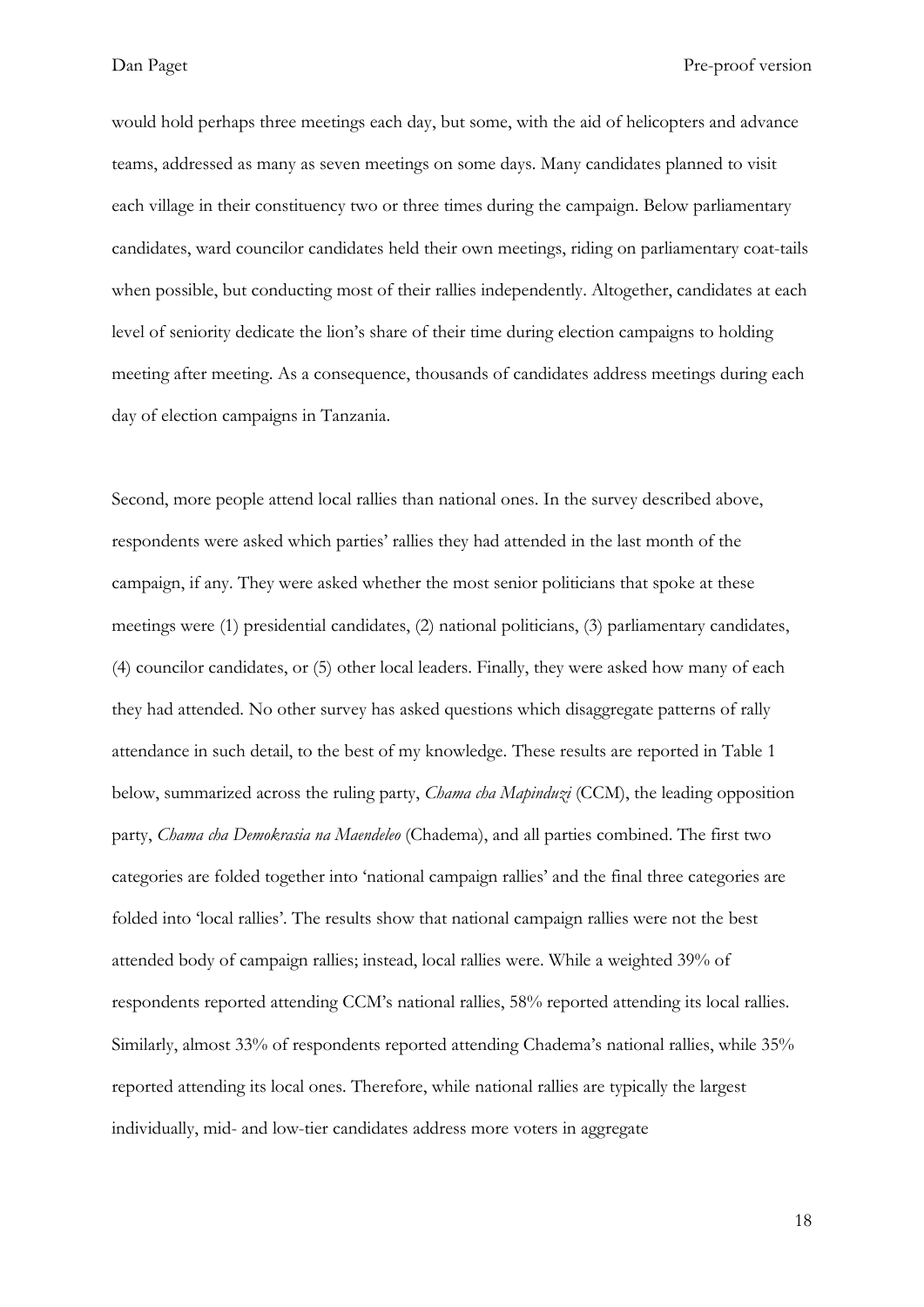#### [\[Table 1](#page-26-0) about here]

This reveals something about the directness of party-voter communication in Tanzania. In the 2015 election, 68.2% of citizens saw a parliamentary candidate, councilor candidate or other local party leader speak. 48.8% saw a presidential candidate or other national leader speak. Furthermore, these contacts were frequent. Aggregating the number of reported rally attendances, the average respondent reported attending to 3.4 CCM local rallies and 1.6 Chadema local ones. Equally, they reported attending an average of 1.1 CCM national rallies and 0.6 Chadema national rallies. These attendance rates may be inflated by social desirability bias. Nonetheless, one can conclude with confidence that the majority of Tanzanians saw at least one prospective elected representative with the naked eye during an election campaign. Furthermore, while national rallies are attended by tens or hundreds of thousands of people, local rallies are normally attended by a few hundred. Therefore, during the campaign, a majority of Tanzanians see their local candidates just meters away from them. This does not necessarily make politics more participatory. At the rallies that I observed, candidates took few questions. Parties managed dissent, and controlled whose voices were privileged. Audience participation was often confined to cheering, booing, singing, applauding and displaying party paraphernalia. Excitement was displayed through running and dancing.<sup>x</sup> Hostility was displayed through violence. Much like in the *barazas* of one-party Kenya, dissent was kept off-stage (Haugerud 1995). Attendees bent on displaying their approval or disapproval audaciously wrote messages on banners or brought home-made symbolic objects into the crowd. At one rally, attendees brought a mock coffin bearing a candidate's name.<sup>xi</sup> Nonetheless, the common proximity of voters and candidates distinguishes the aesthetic and content of citizen-politician interaction in rally-intensive campaigns from other types of campaign.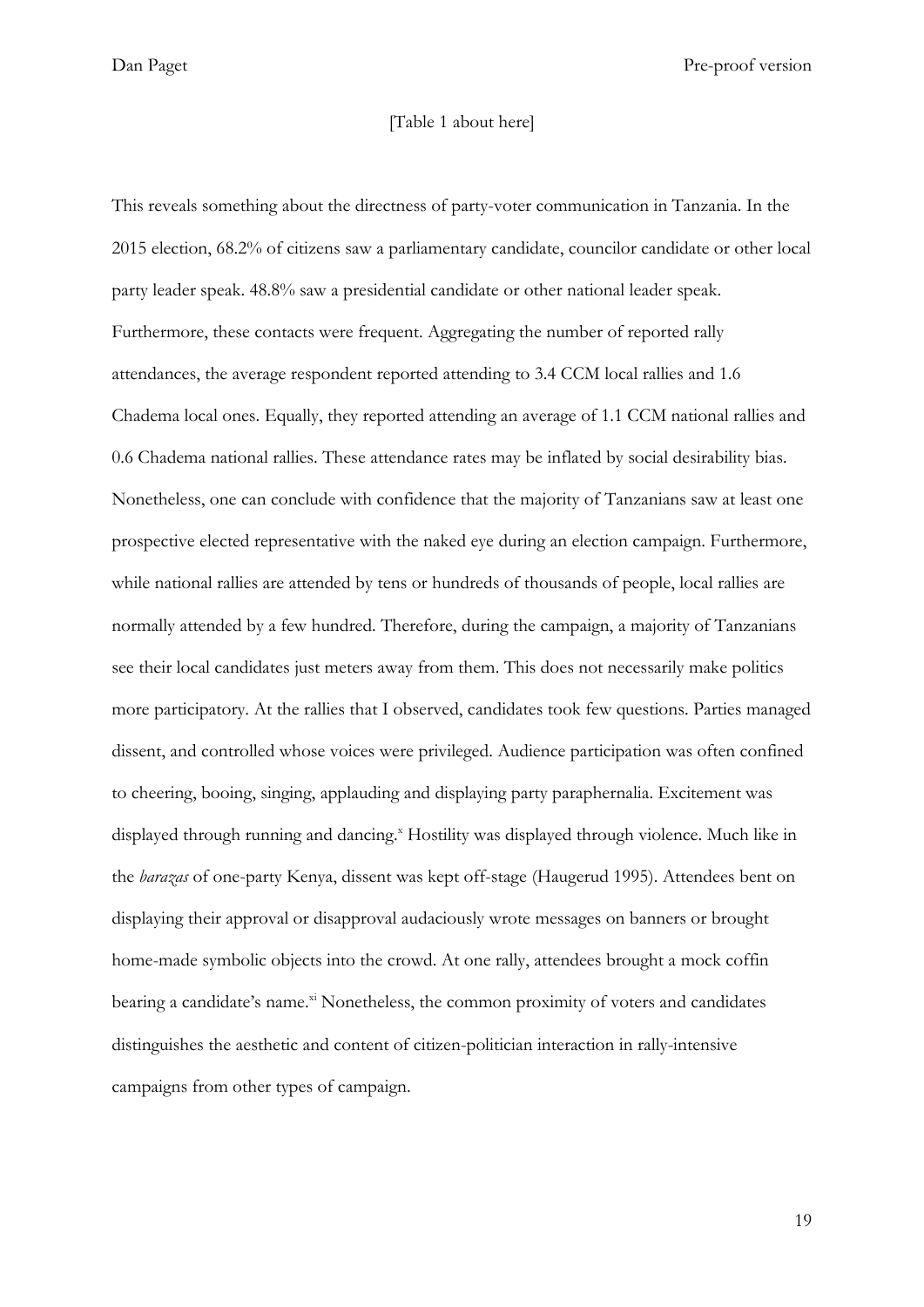Third, [Table 1](#page-26-0) demonstrates that not only was the rate of rally attendance in Tanzania high; it far surpassed the canvassing rate. As I have written elsewhere (Paget 2019b), the aggregate canvassing rate is high by international standards. 20% of respondents reported being spoken to face-to-face in the month before the election, comparable to high rates of canvassing in sub-Saharan Africa, and indeed internationally (Brierley and Kramon 2018; Norris 2000). However, *nyumba-kwa-nyumba* or 'house-to-house' contact pales in comparison to the frequency with which voters and parties interact through the medium of the rally. In other words, [Table 1](#page-26-0) shows that in rally-intensive campaigns, rallies dwarf the canvass as a means of campaign contact in Tanzania.

Fourth, local campaign effort is directed primarily to producing rallies, rather than primarily to canvassing. Producing rallies is partly about mobilizing people to attend them. Despite the scale of aggregate rally attendance in Tanzania, parties cannot assume that people will come to their meetings. On the contrary, one Chadema interviewee complained that in their district, 'not many people come to the public rallies'.<sup>xii</sup> Party branches draw people to their rallies by notifying them when and where rallies will take place. A CCM ward official told me that 'we use branch chairmen of respective places to inform members that we shall be having a meeting'. Xiii Often, it is CCM *mabalozi* otherwise known as 'ambassadors' or 'ten-cell leaders', or Chadema *msingi* or 'foundations' that mobilize in this way. One participant of a CCM focus group explained that 'It is the branch secretary who asks ten-cell leaders to inform the electorate; the ten-cell leaders will go because they know their neighborhood leaders.'xiv

In Tanzania, party branches and local campaign networks not only mobilize people to attend the meeting, but staff it as well. A Chadema official explained that 'the meeting is opened by the branch leader'.<sup>xv</sup> They physically prepare the grounds for the rally, raising flags, hanging bunting, arranging chairs, and building stages. They bring sufficient supporters to form a nucleus crowd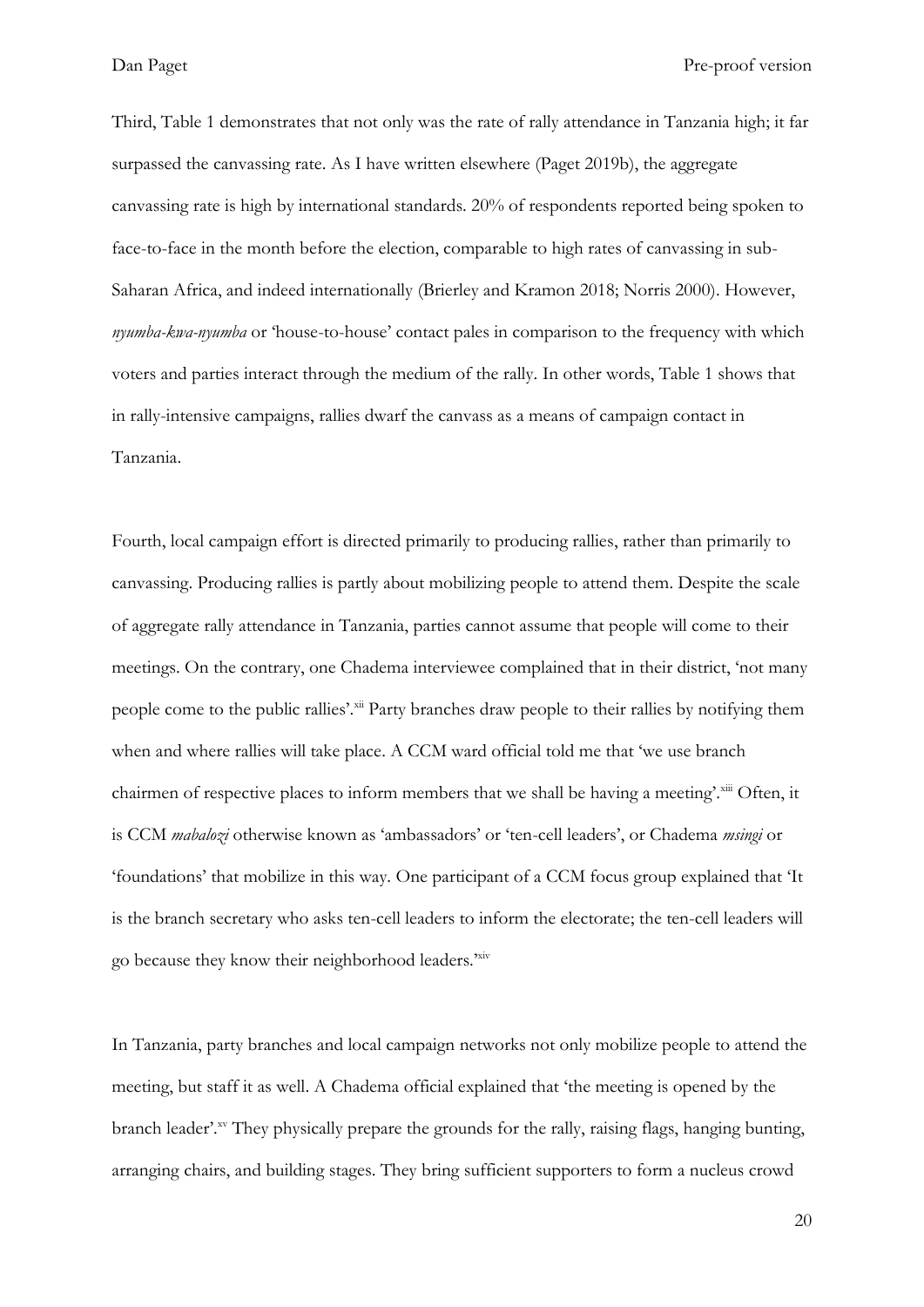that entices others to join. Members of parties' paramilitary wings police rallies and manage disturbance and dissent. Equally, they lay on music and dance that lend meetings a festive atmosphere. These entertainers range from praise singers, to poets, hip hop artists, dancers and choirs, but women's choirs or dancing groups called *ngoma* are the most typical. Entertainment at such meetings fills most of the time at the beginning and end of a rally.xvi

These performances make rallies festive, not least because a stereo with such power and bass is a rare pleasure which is visibly enjoyed in Tanzanian villages.<sup>xvii</sup> Politicians' speeches are often short, and the jubilant atmosphere that party activists work to create draws crowds. Activists enact social rituals which accord the politicians attending meetings status and prestige. For example, politicians are often greeted at meetings with great fanfare. They are rushed by adulating supporters.<sup>xviii</sup> They are met by welcome committees.<sup>xix</sup> Their arrival is accompanied by the singing of choirs.<sup>xx</sup> They are often escorted into the village or neighborhood by a procession or honor guard.<sup>xxi</sup> Once assembled, they are flattered by praise singers,<sup>xxii</sup> prayed for,<sup>xxiii</sup> vouched for by local and national dignitaries,<sup>xxiv</sup> and given symbolic presents as performative endorsements.<sup>xxv</sup> All of these tasks are crucial for the successful production and execution of the rally and they all demand the effort of the 'campaign assemblage' (Nielsen 2012). Accordingly, among the paramount tasks of a local party apparatus in Tanzania is the skillful production of the rally.

## Conclusion

Typologies of election campaigns play critical roles in the study of electoral politics. They periodize histories of electioneering. They bring order to differences in election campaigns in the present. Further still, they delimit the scope of enquiry. Comparative analyses of electioneering in the 'digital age' or the 'postmodern campaign', for example, either make explicit reference to the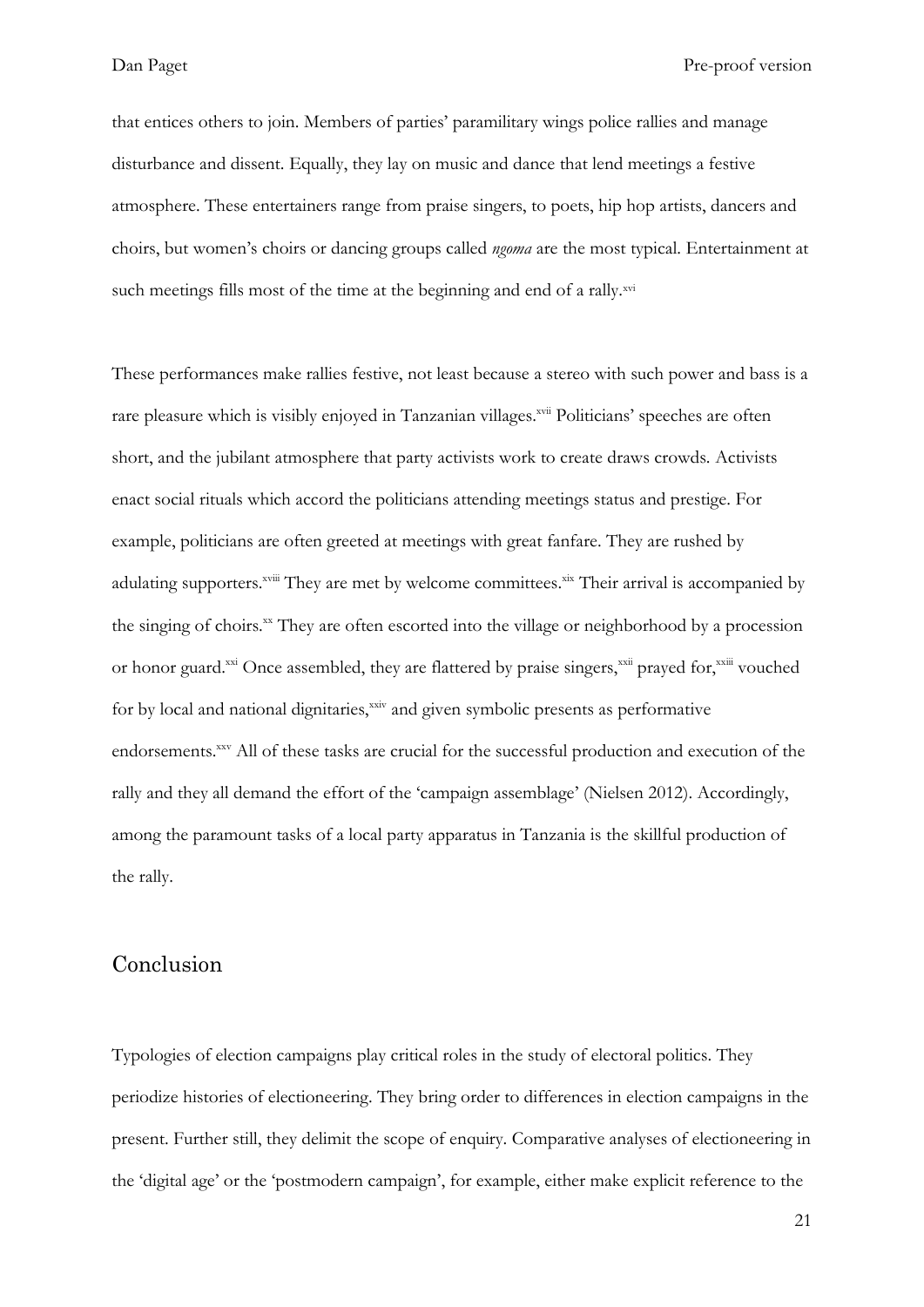typologies discussed in this article, or use equivalent terms and categories to define their domains of application. In this article, I have argued that existing typologies neglect a vital aspect of election campaigns: their rally-intensiveness. I have proposed a revised typology to incorporate the rally-intensive campaign into a set of campaign ecologies.

This distinction gives expression to some of the differences between election campaigns in the contemporary Western world and the Global South. It creates the conceptual framework to articulate both similarities and differences between campaigns in parts of sub-Sahara Africa, Latin America and Asia. Indeed, evidence suggests that many rally-intensive election campaigns can be found beyond sub-Saharan Africa. Inter-regional differences aside, this framework elucidates a dimension of variation between African election campaigns. Equally, it throws into relief historical changes in electioneering in the Western world. Therefore, the implications of this article are rather grand. I have adapted Norris' typology of election campaigns to internationalize its reach, but equally, I have complicated past classifications of historic election campaigns in the Western world.

Electioneering in Tanzania illustrates why the rally-intensive campaigns merit recognition as a distinct type of campaign ecology which differs from others, and in particular, differs from ground-intensive (premodern) campaign ecologies. In rally-intensive campaigns, such is the scale of aggregate rally attendance that canvassing constitutes only a minority of direct campaign contact. In rally-intensive campaigns, not only party leaders address meetings; candidates at every level of the party do. Furthermore, in aggregate, more people attend local rallies than national ones. Accordingly, a large portion of party-voter interaction in rally-intensive campaigns is direct, although it may not be as participatory as in the ground-intensive or 'premodern' campaign. In rally-intensive campaigns, local effort is directed differently. Local campaign networks are tasked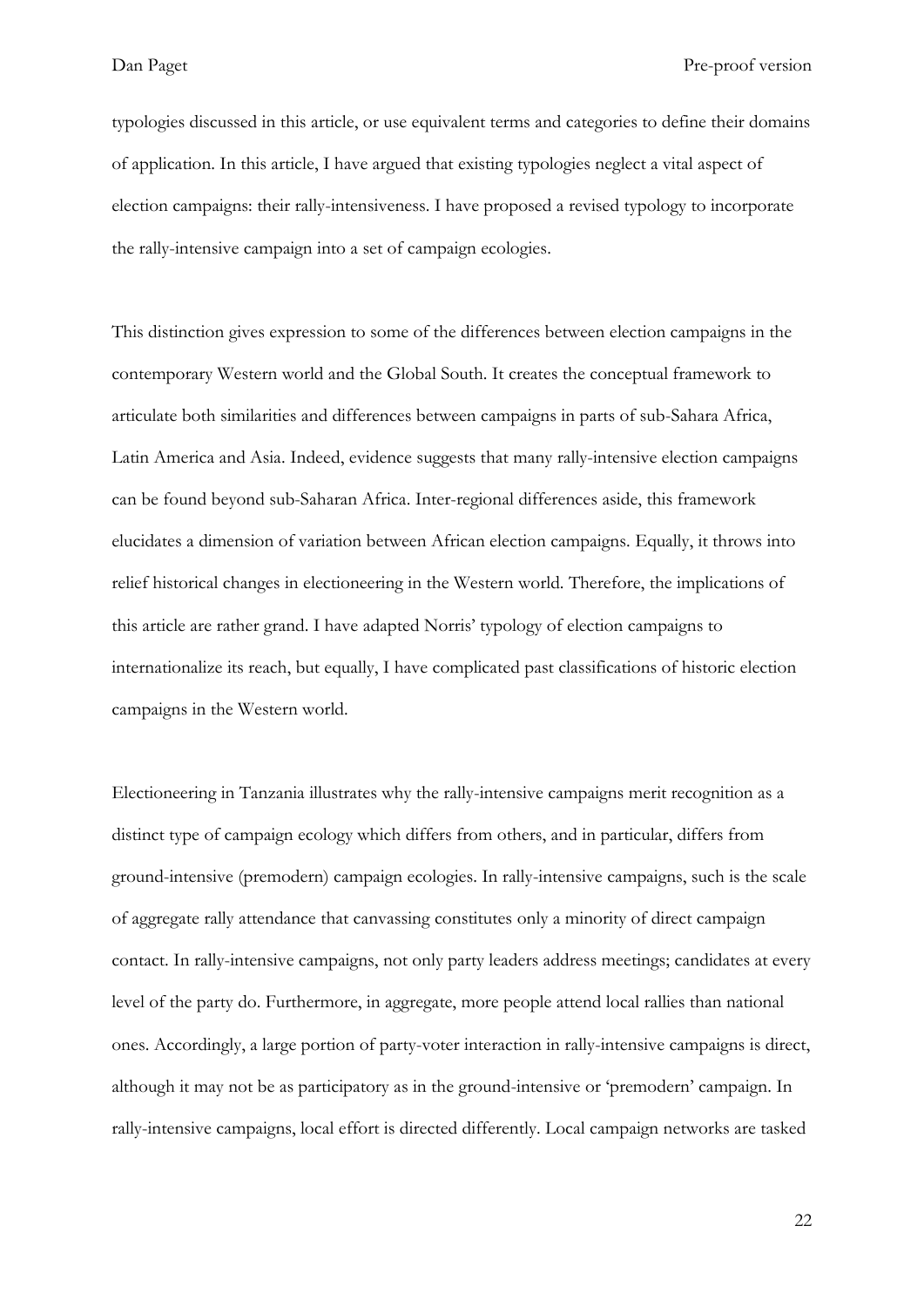not only with canvassing. They direct enormous efforts to a variety of activities described here as the 'production of rallies.'

This article is also revealing about changes in the structure of campaign communication in Tanzania. In 1989, in the twilight years of the postcolonial era, Ellis identified 'pavement radio', or chains of inter-personal discussion, as the primary means by which current affairs was 'broadcast' in sub-Saharan Africa (Ellis 1989). Thirty years on, those oral cultures of news and discussion persist, not least in Tanzania. However, they live alongside oral cultures of mass meetings which have taken on varied forms in multiparty regimes. The prominence of the mass rally is a crucial component of the altered structure of electioneering across much of the continent and, thus, deserves to be understood and studied in its own right.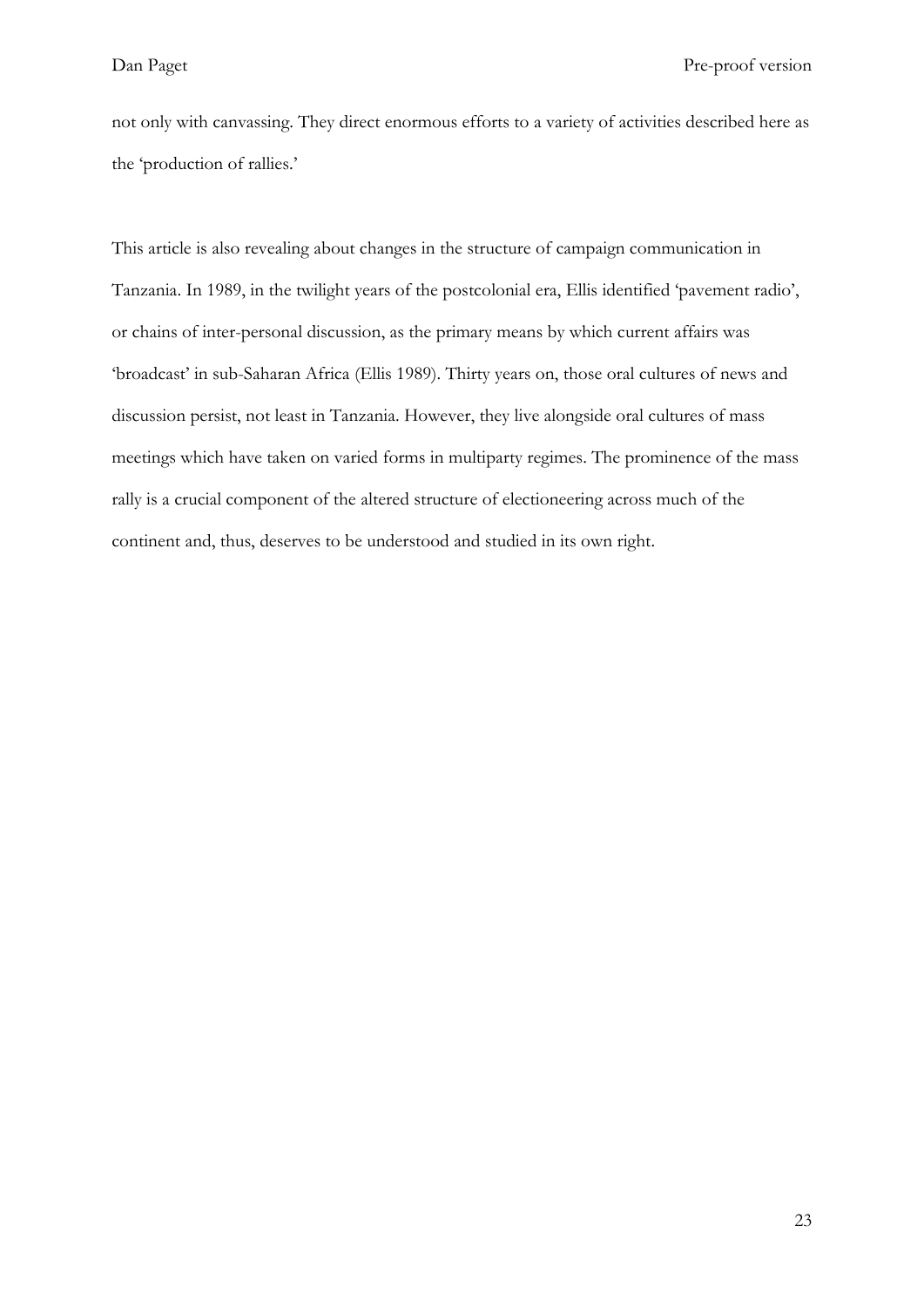<span id="page-23-0"></span>

**Figure 1: National rates of rally attendance in sub-Saharan Africa**

Source: Afrobarometer<sup>xxvi</sup>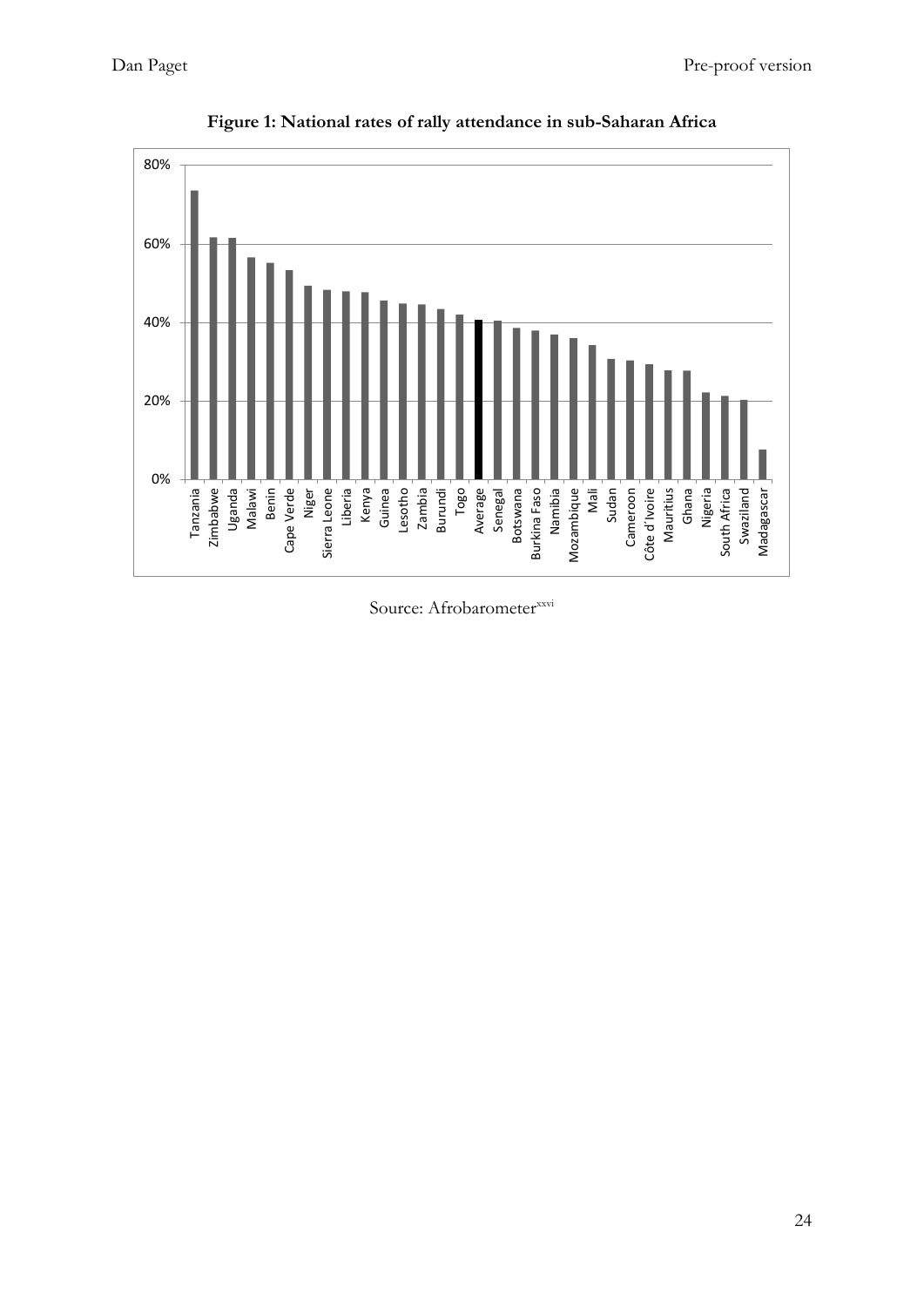

**Figure 2: National rates of rally and party meeting attendance in Asia**

Source: Asia Barometer, Third Wavexxvii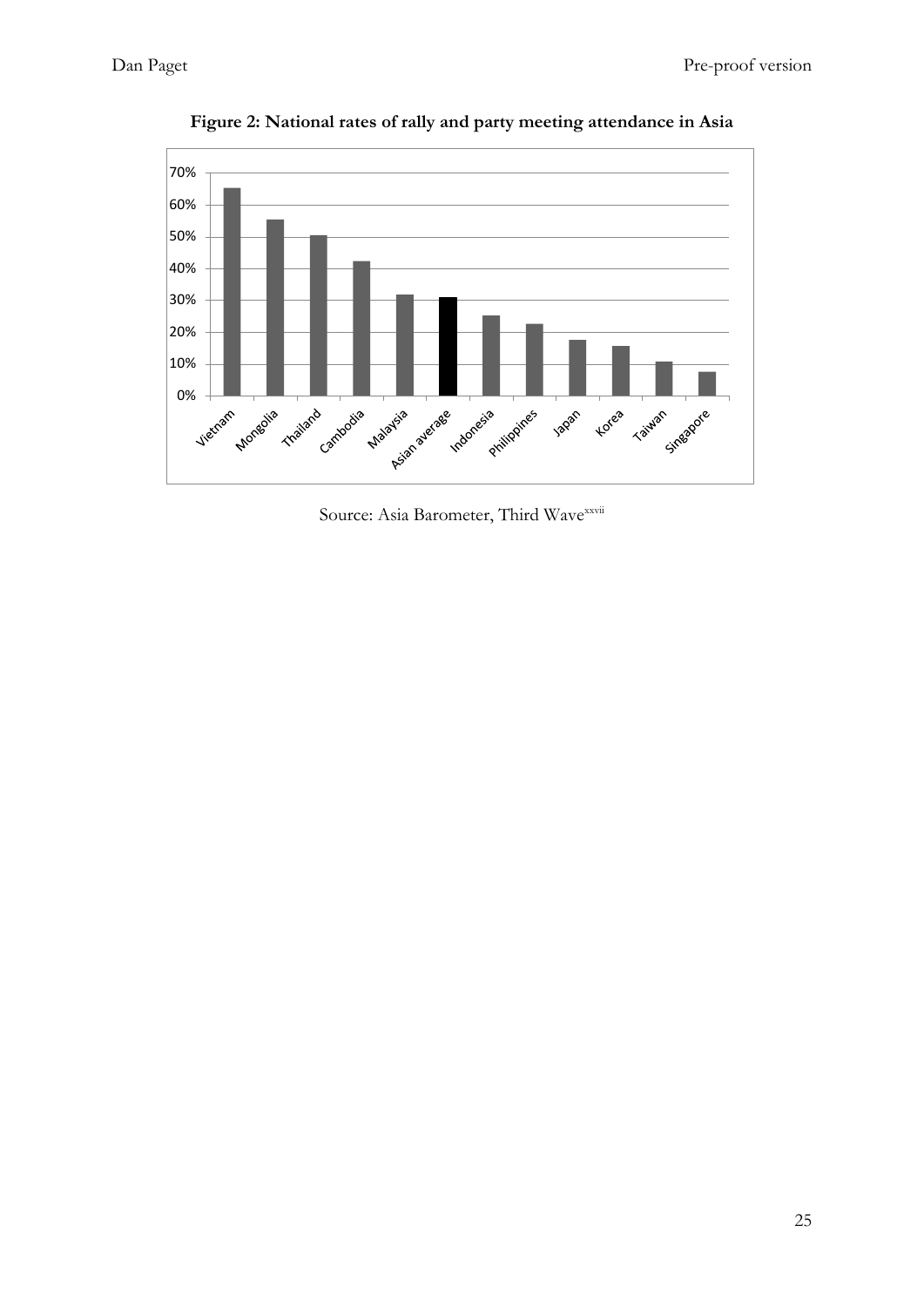### **Figure 3: A reworked schema of election campaign ecologies**

<span id="page-25-0"></span>A revision of Pippa Norris' schema of election campaigns, organised along two dimensions and replacing campaigns with campaign ecologies.



Campaign mediatization

A revised typology of election campaign ecologies along three dimensions, which includes the rally-intensive campaign ecology.



Campaign mediatization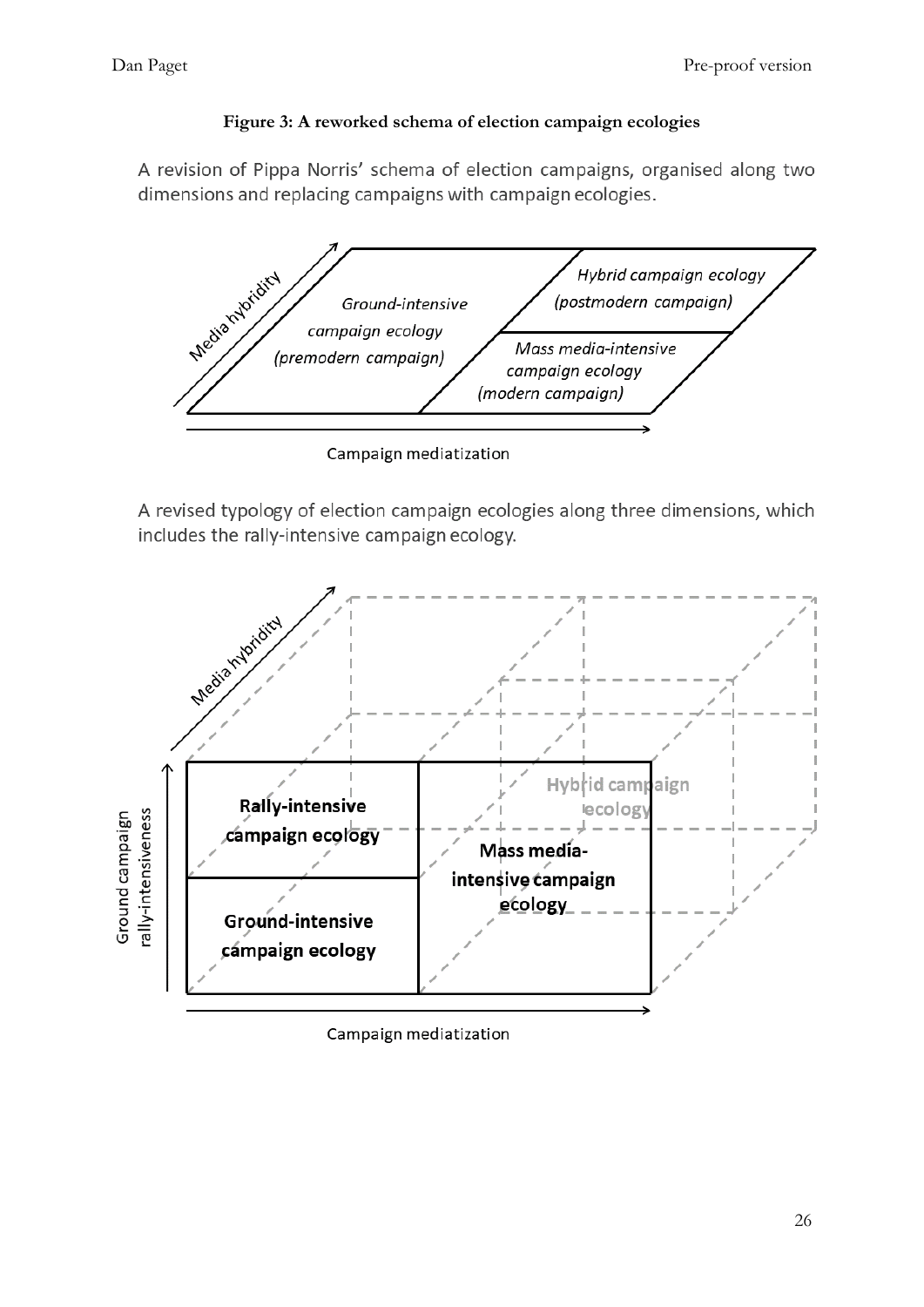<span id="page-26-0"></span>

|            |                              | Proportion | Standard<br>error | Mean  | Standard<br>error |
|------------|------------------------------|------------|-------------------|-------|-------------------|
| <b>CCM</b> | Canvassing                   | $9.9\%$    | $1.0\%$           | 0.252 | 0.029             |
|            | National                     | $39.1\%$   | $1.8\%$           | 1.053 | 0.065             |
|            | campaign rallies             |            |                   |       |                   |
|            | Local rallies                | 57.8%      | $2.0\%$           | 3.370 | 0.160             |
| Chadema    | Canvassing                   | 11.8%      | $1.2\%$           | 0.281 | 0.030             |
|            | National<br>campaign rallies | $32.7\%$   | $2.3\%$           | 0.618 | 0.051             |
|            | Local rallies                | $35.0\%$   | $1.7\%$           | 1.639 | 0.097             |
| All        | Canvassing                   | $20.0\%$   | $1.4\%$           | 0.565 | 0.048             |
|            | National<br>campaign rallies | 48.8%      | $1.85\%$          | 1.826 | 0.095             |
|            | Local rallies                | 68.2%      | 1.92%             | 5.49  | 0.219             |

# **Table 1: Disaggregated campaign contactxxviii**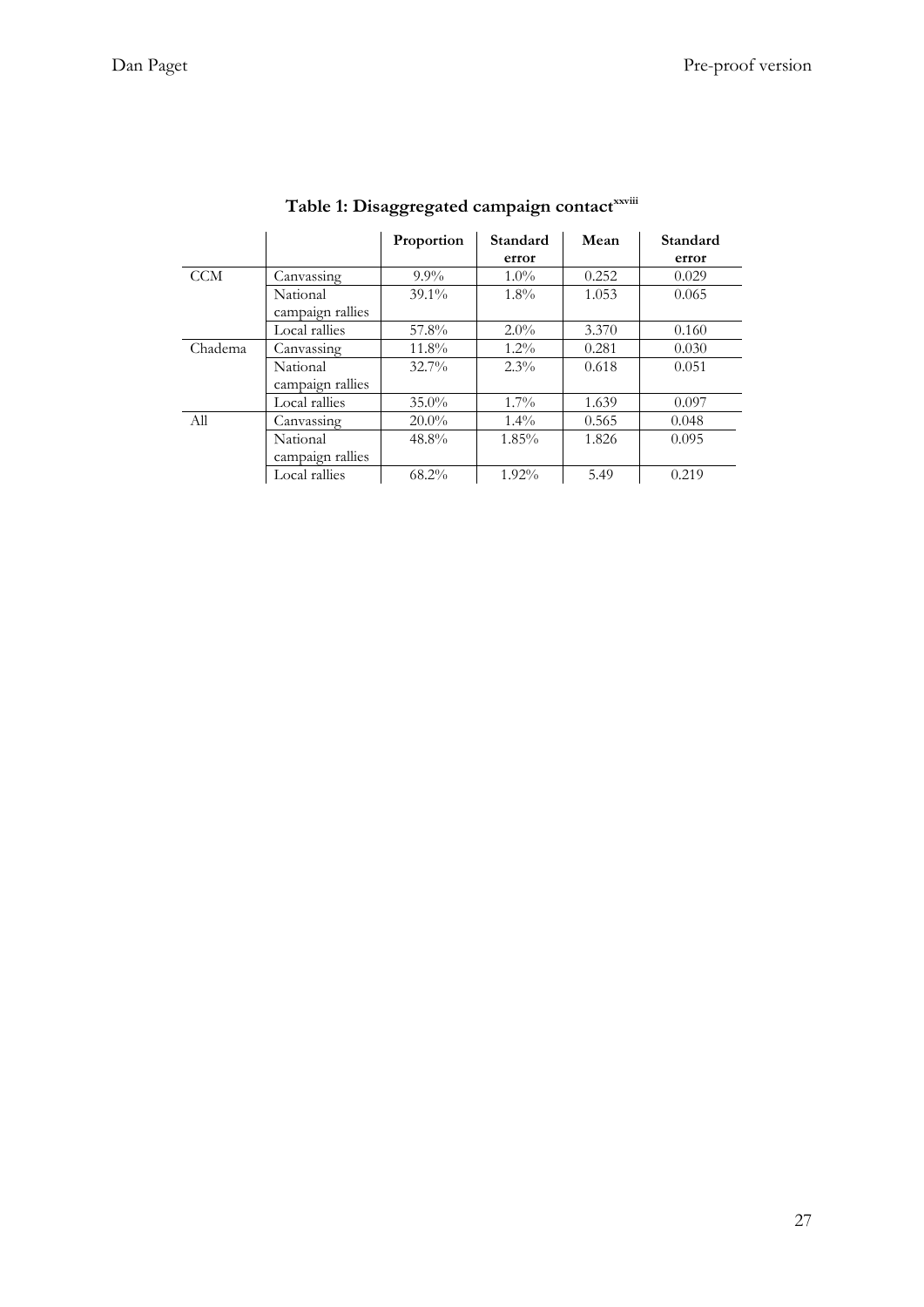# Bibliography

- Al Jazeera. 2019. "Half a Million Attend Opposition Rally to Remove India's Modi." *Al Jazeera,* January 19.
- Beck, Paul, and Erik Heidemann. 2014. "Changing strategies in grassroots canvassing: 1956– 2012." *Party Politics* 20(2): 261-274.
- Beresford, Alexander. 2012. "The Politics of Regenerative Nationalism in South Africa." *Journal of Southern African Studies* 38(4): 863–84.
- Bleck, Jaimie, and Nicolas van de Walle. 2018. *Electoral Politics in Africa since 1990 Continuity in Change*. Cambridge: Cambridge University Press.
- Blumler, Jay, and Dennis Kavanagh. 1999. "The Third Age of Political Communication: Influences and Features." *Political Communication* 16(3): 209–30.
- Bob-Milliar, George. 2014. "Party Youth Activists and Low-Intensity Electoral Violence in Ghana: A Qualitative Study of Party Foot Soldiers' Activism." *African Studies Quarterly* 15(1): 125–52.
- Boller, Paul. 1996. *Presidential Campaigns*. Oxford: Oxford University Press.
- Brierley, Sarah, and Eric Kramon. 2018. *Party Campaign Strategies: Rallies, Canvassing and Handouts in Ghana*. Self-published work paper. Retrieved (https://www.sarahbrierley.com/uploads/2/7/7/1/27711295/bk\_campaigns\_25jun18.pdf)
- Chadwick, Andrew. 2013. *The Hybrid Media System: Politics and Power*. Oxford: Oxford University Press.
- Cheeseman, Nic, and Miles Larmer. 2015. "Ethnopopulism in Africa: Opposition Mobilization in Diverse and Unequal Societies." *Democratization* 22(1): 22–50.
- Cheeseman, Nic, Gabrielle Lynch, and Justin Willis. 2017. "Ghana: The Ebbing Power of Incumbency." *Journal of Democracy* 28(2): 92–104.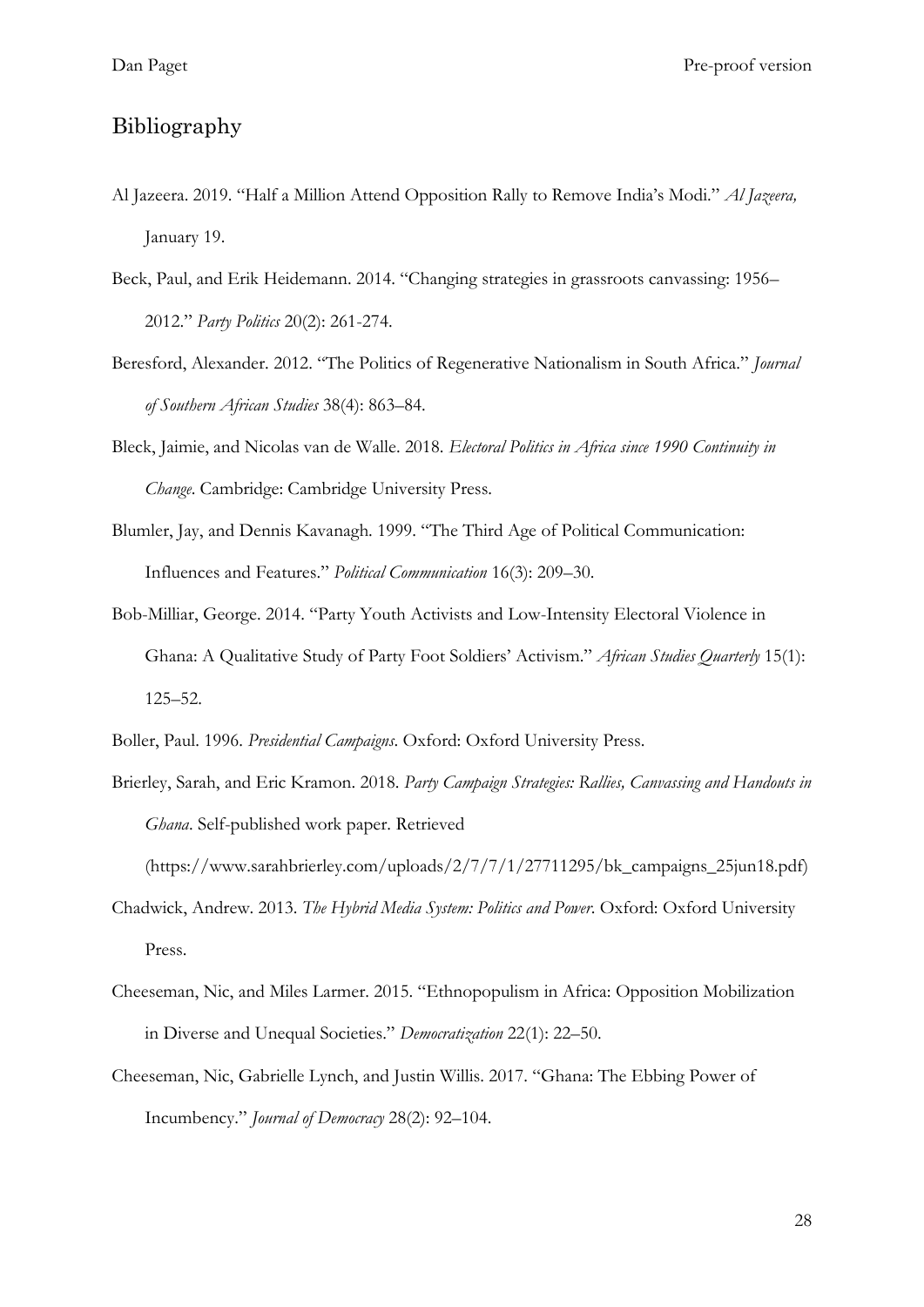- Cohen, Jeffrey, and Richard Powell. 2005. "Building Public Support from the Grassroots Up: The Impact of Presidential Travel on State‐Level Approval." *Presidential Studies Quarterly* 35(1): 11–27.
- Cossart, Paula. 2013. *From Deliberation to Demonstration. Political Rallies in France, 1868-1939*. Colchester: ECPR Press.
- Dinkin, Robert. 1989. *Campaigning in America. A History of Electoral Practices*. New York: Greenwood Publishing.

Ellis, Stephen. 1989. "Tuning In to Pavement Radio." *African Affairs* 88(352): 321–30.

- Epstein, Ben. 2018. *The Only Constant Is Change: Technology, Political Communication, and Innovation Over Time*. Oxford: Oxford University Press.
- Farrell, David, and Paul Webb. 2000. "Political Parties as Campaign Organizations." In *Parties Without Partisans: Political Change in Advanced Industrial Democracies* eds. Russell Dalton and Martin Wattenberg. Oxford: Oxford University Press, 102–28.
- Foucher, Vincent. 2007. "Blue Marches: Public Performance and Political Turnover in Senegal." In *Staging Politics: Power and Performance in Asia and Africa*, eds. Julia Strauss and Donal Cruise O'Brien. London: I.B. Tauris.
- Flyvbjerg, Bent. 2006. "Five Misunderstandings About Case-Study Research." *Qualitative Inquiry* 12(2): 219–45.
- Gerring, John. 2012. "Mere Description." *British Journal of Political Science* 42(4): 721–46.
- Gibson, Rachel, and Andrea Rommele. 2001. "Changing Campaign Communications: A Party-Centered Theory of Professionalized Campaigning." *Harvard International Journal of Press/Politics* 6(4): 475–507.
- Gibson, Rachel, Andrea Römmele, and Stephen Ward. 2004. *Electronic Democracy: Mobilisation, Organisation and Participation via New ICTs*. London: Routledge.
- Hammersley, Martyn, and Paul Atkinson. 2007. *Ethnography: Principles in Practice*. Abingdon: Taylor & Francis.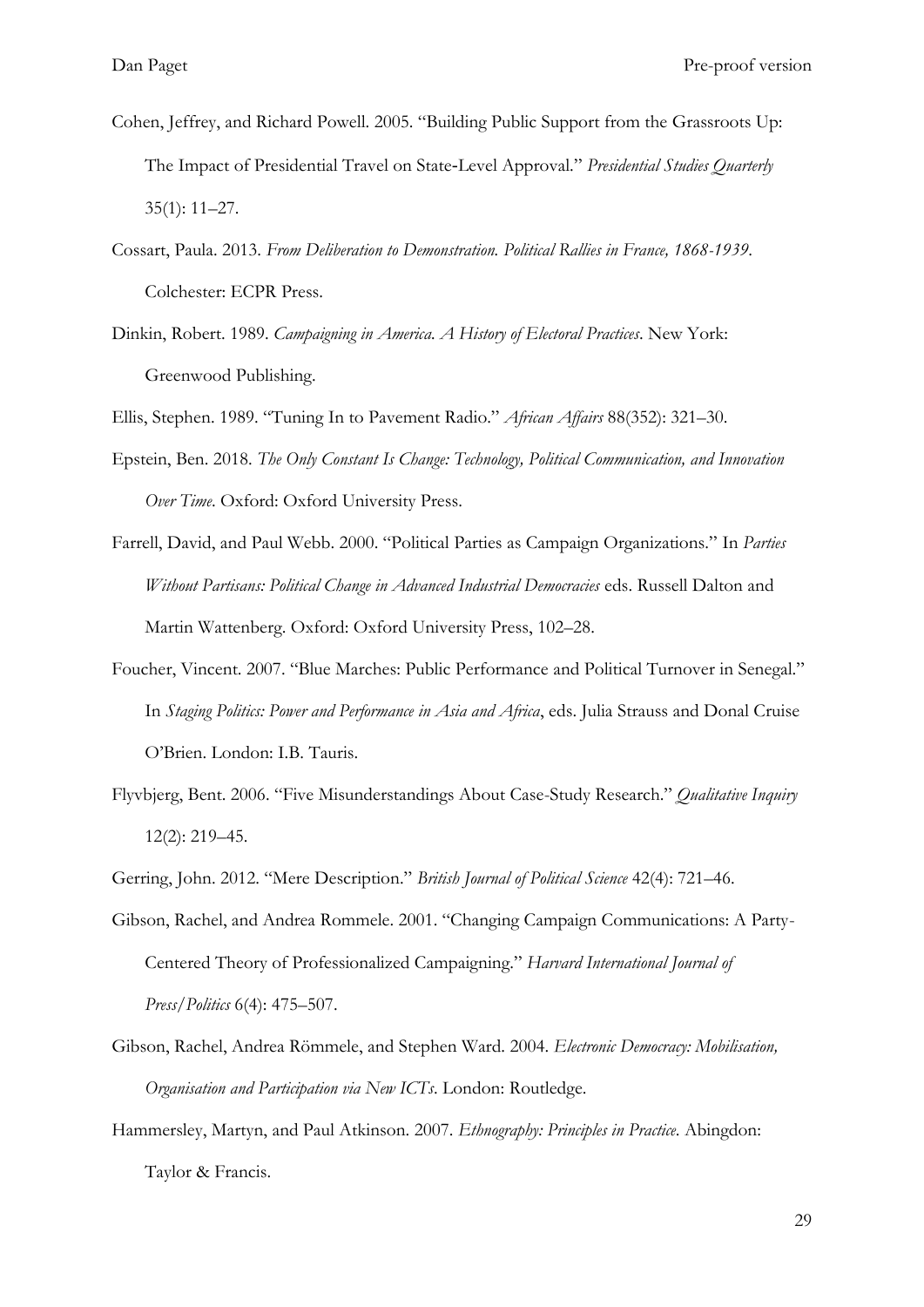Haugerud, Angelique. 1995. *Politics of Culture in Modern Kenya*. Cambridge: Cambridge University Press.

Herbert, Stephen. 2004. A *History of Early Television*. Abingdon: Routledge.

- Horowitz, Jeremy. 2016. "The Ethnic Logic of Campaign Strategy in Diverse Societies: Theory and Evidence from Kenya." *Comparative Political Studies* 49(3): 324–56.
- Jones, Jeffrey. 1998. "Does Bringing out the Candidate Bring out the Votes?" *American Politics Quarterly* 26(4): 395–419.
- Karlsen, Rune. 2010. "Does New Media Technology Drive Election Campaign Change?" *Information Polity* 15(3): 215–25.
- Kramon, Eric. 2017. *Money for Votes: The Causes and Consequences of Electoral Clientelism in Africa*. Cambridge: Cambridge University Press.
- de la Torre, Carlos, and Catherine Conaghan. 2009. "The Hybrid Campaign." *The International Journal of Press/Politics* 14(3): 335–52.
- Larmer, Miles, and Alastair Fraser. 2007. "Of Cabbages and King Cobra: Populist Politics and Zambia's 2006 Election." *African Affairs* 106(425): 611–37.

Lawrence, Jon. 2009. *Electing Our Masters*. Oxford: Oxford University Press.

- Lindberg, Staffan. 2013. "Have the Cake and Eat It: The Rational Voter in Africa." *Party Politics* 19(6): 945–61
- Mackenzie, William, and Kenneth Robinson. 1960. *Five Elections in Africa*. Oxford: Clarendon Press.
- Meisel, Joseph. 2001. *Public Speech and the Culture of Public Life in the Age of Gladstone*. New York: Colombia University Press.
- Nielsen, Rasmus Kleis. 2012. *Ground Wars: Personalized Communication in Political Campaigns*. Princeton: Princeton University Press.
- Norris, Pippa. 2000. *A Virtuous Circle: Political Communication in Post-Industrial Societies*. Cambridge: Cambridge University Press.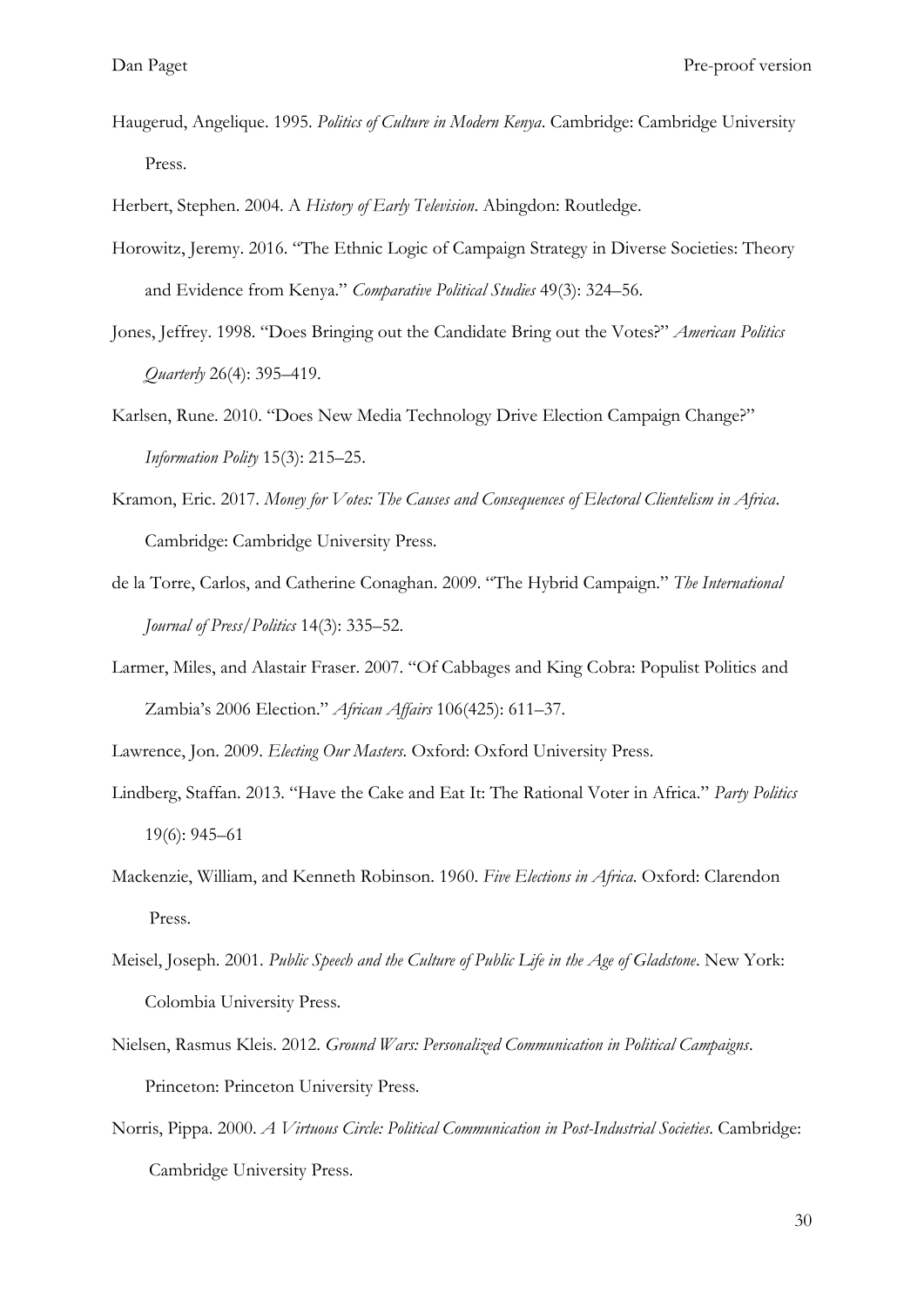- Paget, Dan. 2019a. "[Election Campaigns and Political Mobilization](http://oxfordre.com/politics/page/african-politics/the-oxford-encyclopedia-of-african-politics)." In *The Oxford Encyclopedia of African Politics,* ed. Nic Cheeseman. [Oxford: Oxford University Press, in press.](http://oxfordre.com/politics/page/african-politics/the-oxford-encyclopedia-of-african-politics)
- Paget, Dan. 2019b. "The authoritarian origins of well-organized opposition parties: The rise of Chadema in Tanzania." *African Affairs*, in press.
- Plasser, Fritz, and Gunda Plasser. 2002. *Global Political Campaigning: A Worldwide Analysis of Campaign Professionals and Their Practices.* Westport: Greenwood Publishing Group.
- Rauschenbach, Macha. 2017. *Mobilizing Supporters: The Allocation of Campaign Rallies in Ghana's 2012 Elections*. Presented at the Annual Meeting of the African Studies Association, Chicago.
- Shaheen, Kareem. 2018. "Voters Rally behind Erdoğan's Rival as Turkey Goes to the Polls." *The Guardian,* June 24.
- Spradley, James. 1980. *Participant Observation*. New York: Holt, Rinehart and Winston.
- Srinivasan, Sharath, and Stephanie Diepeveen. 2018. "The Power of the 'Audience-Public': Interactive Radio in Africa." *The International Journal of Press/Politics* 23(3): 389–412.
- Srinivasan, Sharath, Stephanie Diepeveen, and George Karekwaivanane. 2018. "Rethinking Publics in Africa in a Digital Age Rethinking Publics in Africa in a Digital Age." *Journal of Eastern African Studies* 13(1): 2–17.
- Strömbäck, Jesper. 2008. "Four Phases of Mediatization: An Analysis of the Mediatization of Politics." The *International Journal of Press/Politics* 13(3): 228–46.
- Szwarcberg, Mariela. 2012. "Uncertainty, Political Clientelism, and Voter Turnout in Latin America: Why Parties Conduct Rallies in Argentina." *Comparative Politics* 45(1): 88–106.
- Tendi, Blessing Miles. 2013. "Robert Mugabe's 2013 Presidential Election Campaign." *Journal of Southern African Studies* 39(4): 963–70.
- Vaccari, Cristian. 2013. *Digital Politics in Western Democracies*. Baltimore: John Hopkins University Press.
- Wasserman, Herman. 2011. "Mobile Phones, Popular Media, and Everyday African Democracy: Transmissions and Transgressions." *Popular Communication* 9(2): 146–58.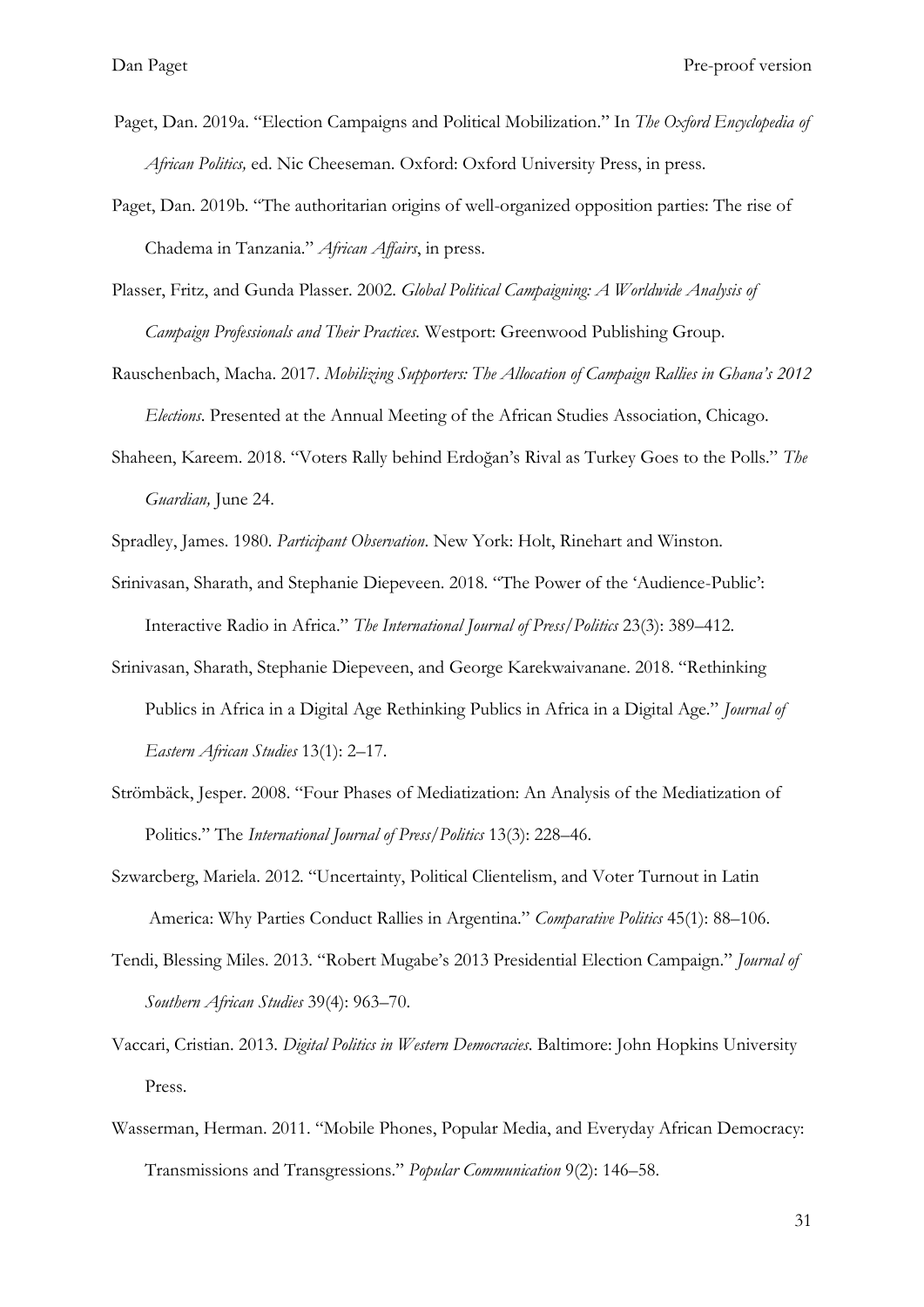#### Endnotes

-

vi Upper and lower bound 95 per cent confidence intervals of 65.6% and 73.0%.

vii Upper and lower bound 95 per cent confidence intervals of 14.92 and 16.60 million voters.

viii Upper and lower bound 95 per cent confidence intervals of 74.4% and 79.1%.

ix These figures were compiled by reports by journalists following the campaigns, who will remain anonymous.

<sup>x</sup> Rally for Chadema leadership". *Field notes*. 2015.

xi "Rally for Chadema Presidential Candidate, Edward Lowassa". *Field notes*. 2015.

xii Anonymous. 2015a. *Interview*, Chadema ward chairperson.

xiii Anonymous. 2015b. 2015. *Focus Group*, CCM member.

xiv Ibid.

xv Anonymous. 2015c. *Interview*, Chadema ward publicity and ideology secretary and ward elders wing chairperson.

xvi "Rally for Chadema Parliamentary Candidate for Iramba, Jesca Kishoa." *Field notes.* 2015.

xvii "Rally for CCM's Parliamentary Candidate for Vwawa Constituency, Japhet Hasunga. *Field notes.* 2015a.

xviii "Rally for Chadema's Parliamentary Candidate for Momba Constituency, David Silinde." *Field notes.* 2015.

xix "Rally for Chadema's Parliamentary Candidate for Kwimba Constituency, Babila Shilogela." *Field notes.* 2015.

xx "Rally for CCM's Parliamentary Candidate for Vwawa Constituency, Japhet Hasunga." *Field notes.* 2015b.

xxi Ibid.

xxii Ibid.

xxiii "Rally for Chadema's Parliamentary Candidate for Nyamagana, Ezekia Wenje." *Field notes.* 2015.

xxiv "Rally for CCM's Parliamentary Candidate for Vwawa Constituency, Fanuel Mkisi." *Field notes.* 2015.

xxv "Rally for Chadema's Parliamentary Candidate for Ikungi, Tundu Lissu". *Field notes*. 2015.

<sup>&</sup>lt;sup>i</sup> Epstein's second, third and fourth categories map closely onto the others' three.

ii With the exception of Epstein again, who takes the proliferation of radio, not television, as the advent of the broadcast order.

iii This point estimated is weighted and has lower and upper 95 per cent confidence intervals of 4.8 per cent and 6.5 per cent. Data is from the American National Electoral Survey of 2012.

iv Afrobarometer. 2015. "Afrobarometer Data. Round 5. All Countries Surveyed in Sub-Saharan Africa." Retrieved (http//www.afrobarometer.org/).

<sup>v</sup> Asia Barometer. 2012. "Asia Barometer Third Wave Data." Taipei. Retrieved (http://www.asianbarometer.org/).